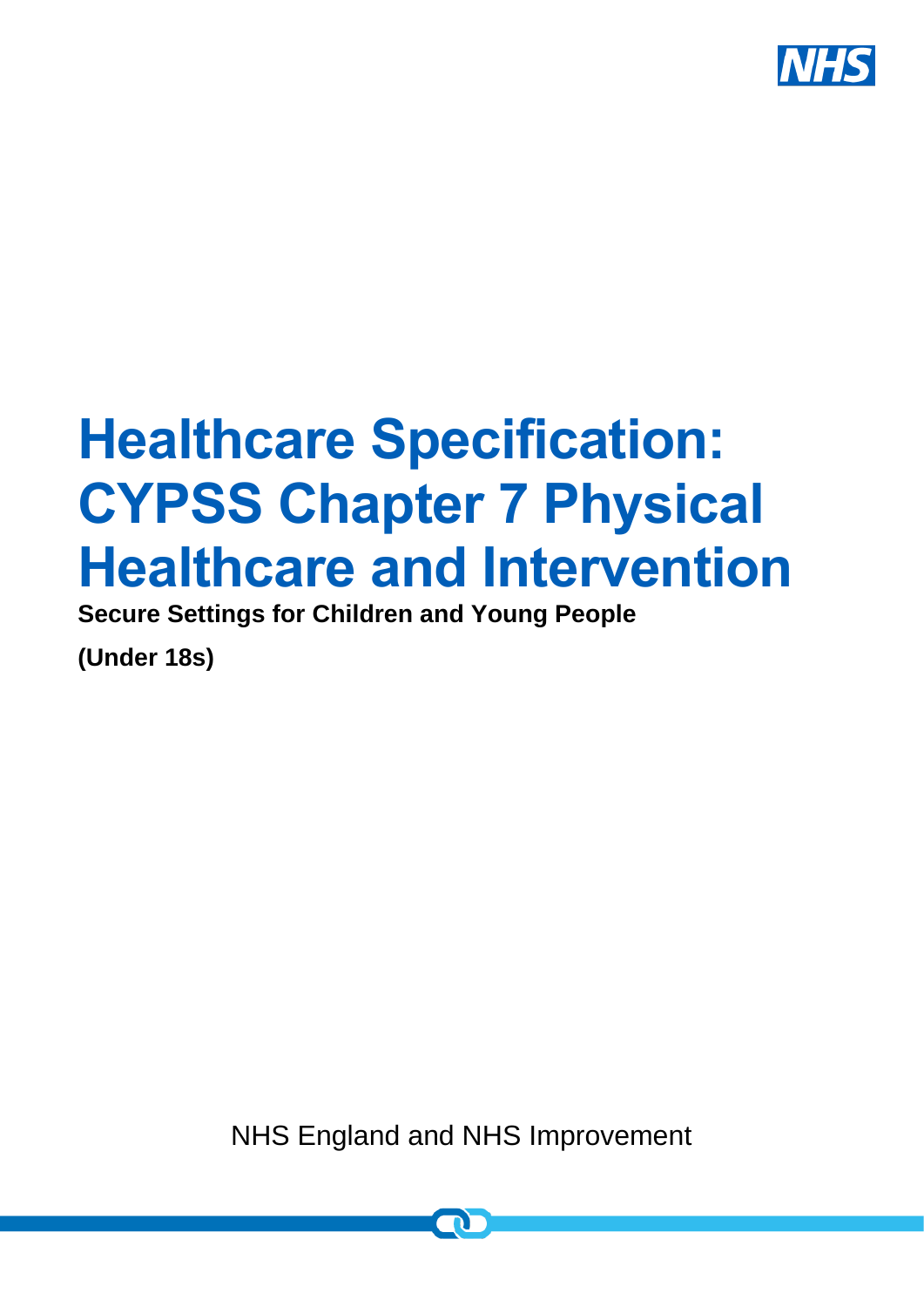## **Healthcare Specification: CYPSS Chapter 7 Physical Healthcare and Intervention**

Publishing approval number: 000566

Version number: 1.0

First published: January 2020

Prepared by: Sue Sylvester and Emily Nicol

This information can be made available in alternative formats, such as easy read or large print, and may be available in alternative languages, upon request. Please contact Emily Nicol at **Emily.nicol@nhs.net.**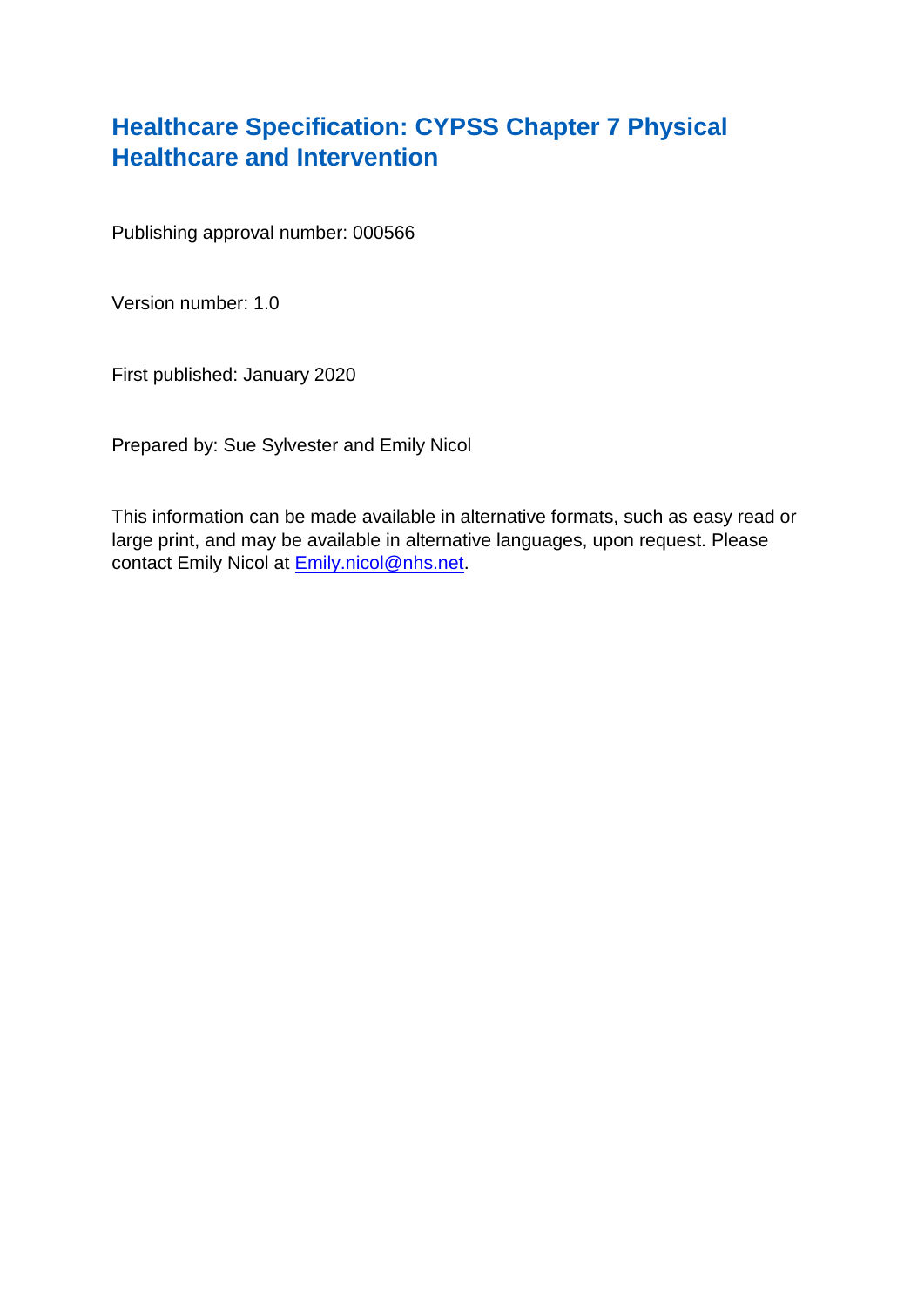### **Introduction**

**Healthcare Specification for Services for Children and Young People (Under 18s) in Secure Settings:** 

**CYPSS Standard 7 : Physical Healthcare and Intervention** 

<http://www.rcpch.ac.uk/cypss>

**The Overarching Specification should be read and incorporated in any tender, alongside this document.**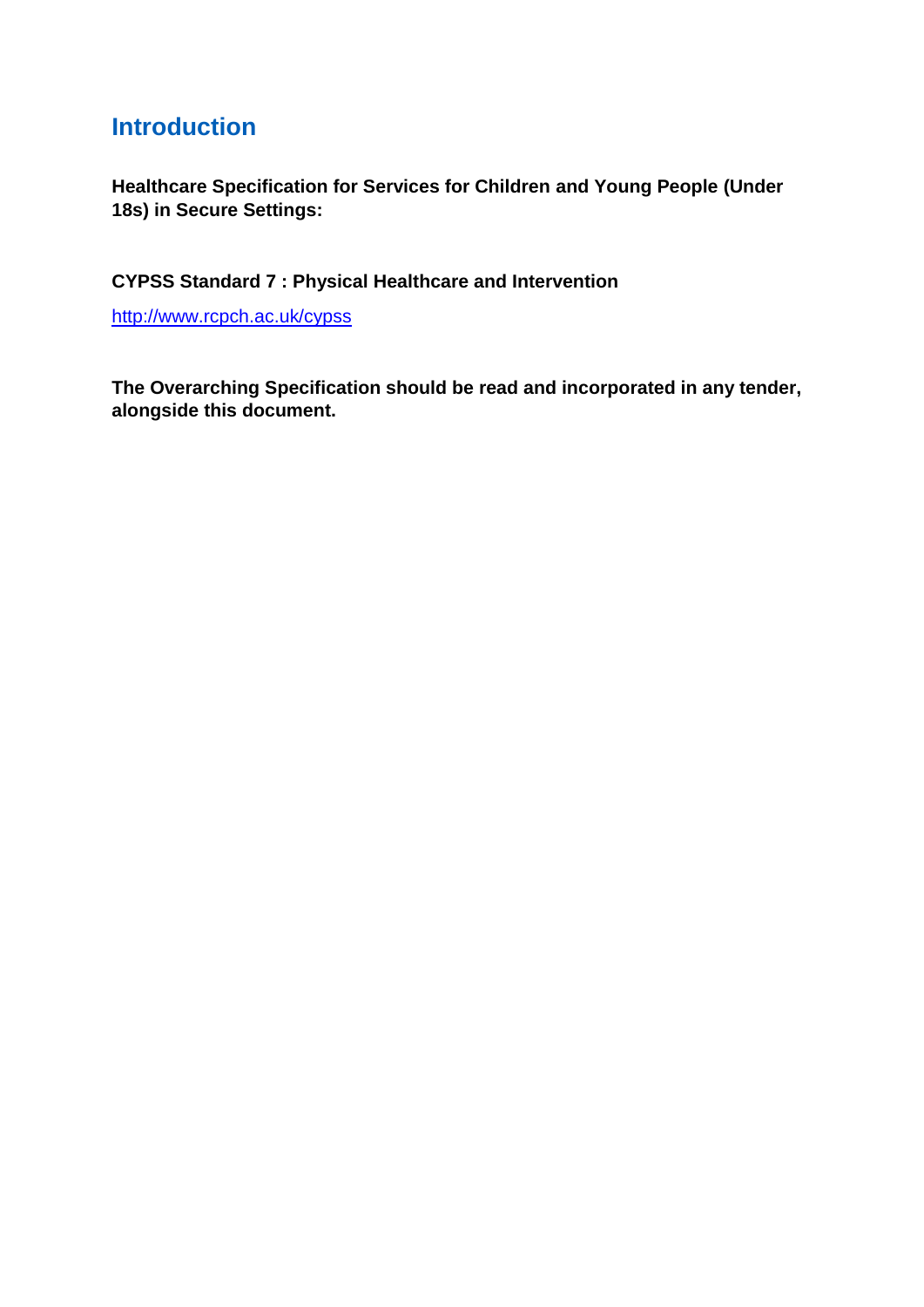| <b>Relevant</b> | <b>NHS Outcomes Framework Domains and Indicators</b>                         |                                                                                                                     |  |  |  |  |
|-----------------|------------------------------------------------------------------------------|---------------------------------------------------------------------------------------------------------------------|--|--|--|--|
| outcomes        | https://files.digital.nhs.uk/80/C2138A/nhs-out-fram-ind-nov-18-pub-sched.pdf |                                                                                                                     |  |  |  |  |
| frameworks      |                                                                              |                                                                                                                     |  |  |  |  |
|                 | Domain 1                                                                     | Preventing people from dying prematurely                                                                            |  |  |  |  |
|                 |                                                                              | Indicator/outcome                                                                                                   |  |  |  |  |
|                 |                                                                              | • 1a.ii Potential years of life lost (PYLL) from causes considered amenable to healthcare -                         |  |  |  |  |
|                 |                                                                              | children                                                                                                            |  |  |  |  |
|                 | Domain 2                                                                     | Enhancing quality of life for people with long term conditions                                                      |  |  |  |  |
|                 |                                                                              | • 2.3. ii Unplanned hospitalisation for asthma, diabetes and epilepsy in under 19s                                  |  |  |  |  |
|                 | Domain 3                                                                     | Helping people to recover from episodes of ill health or following injury                                           |  |  |  |  |
|                 |                                                                              | Indicator/outcome                                                                                                   |  |  |  |  |
|                 |                                                                              | • 3.2 Emergency admissions for children with lower respiratory tract infections                                     |  |  |  |  |
|                 |                                                                              | 3.7. ii Tooth extractions due to decay for children admitted as inpatients to hospital, aged 10                     |  |  |  |  |
|                 |                                                                              | years and under                                                                                                     |  |  |  |  |
|                 | Domain 4                                                                     | Ensuring people have a positive experience of care                                                                  |  |  |  |  |
|                 |                                                                              | • 4.5 Women's experiences of maternity services                                                                     |  |  |  |  |
|                 |                                                                              | • 4.8 Improving children's experience of healthcare                                                                 |  |  |  |  |
|                 | Domain 5                                                                     | Treating and caring for people in a safe environment and protecting them from avoidable harm                        |  |  |  |  |
|                 |                                                                              | 5.5 Admission of full term babies to neonatal care                                                                  |  |  |  |  |
|                 |                                                                              |                                                                                                                     |  |  |  |  |
|                 |                                                                              | <b>Public Health Outcomes Framework</b>                                                                             |  |  |  |  |
|                 |                                                                              | https://assets.publishing.service.gov.uk/government/uploads/system/uploads/attachment_data/file/750626/Table_of_PHO |  |  |  |  |
|                 | F updates November 2018.pdf                                                  |                                                                                                                     |  |  |  |  |
|                 | Domain 1                                                                     | Improving the wider determinants of health                                                                          |  |  |  |  |
|                 | Domain 2                                                                     | <b>Health improvement</b>                                                                                           |  |  |  |  |
|                 |                                                                              | Indicator/outcome:                                                                                                  |  |  |  |  |
|                 |                                                                              | • 2.01 Low birth weight of term babies                                                                              |  |  |  |  |
|                 |                                                                              | 2.02i and ii Breastfeeding                                                                                          |  |  |  |  |
|                 |                                                                              | 2.03 Smoking status at time of delivery - percentage of women stopping smoking during                               |  |  |  |  |
|                 |                                                                              | pregnancy                                                                                                           |  |  |  |  |
|                 |                                                                              | 2.04 - Under 18 conception; under 18 conceptions: conceptions in those aged under 16;                               |  |  |  |  |
|                 |                                                                              | number of births to under 18s                                                                                       |  |  |  |  |
|                 |                                                                              | • 2.06ii Child excess weight in 4-5 and 10-11 year olds - 10-11 year olds                                           |  |  |  |  |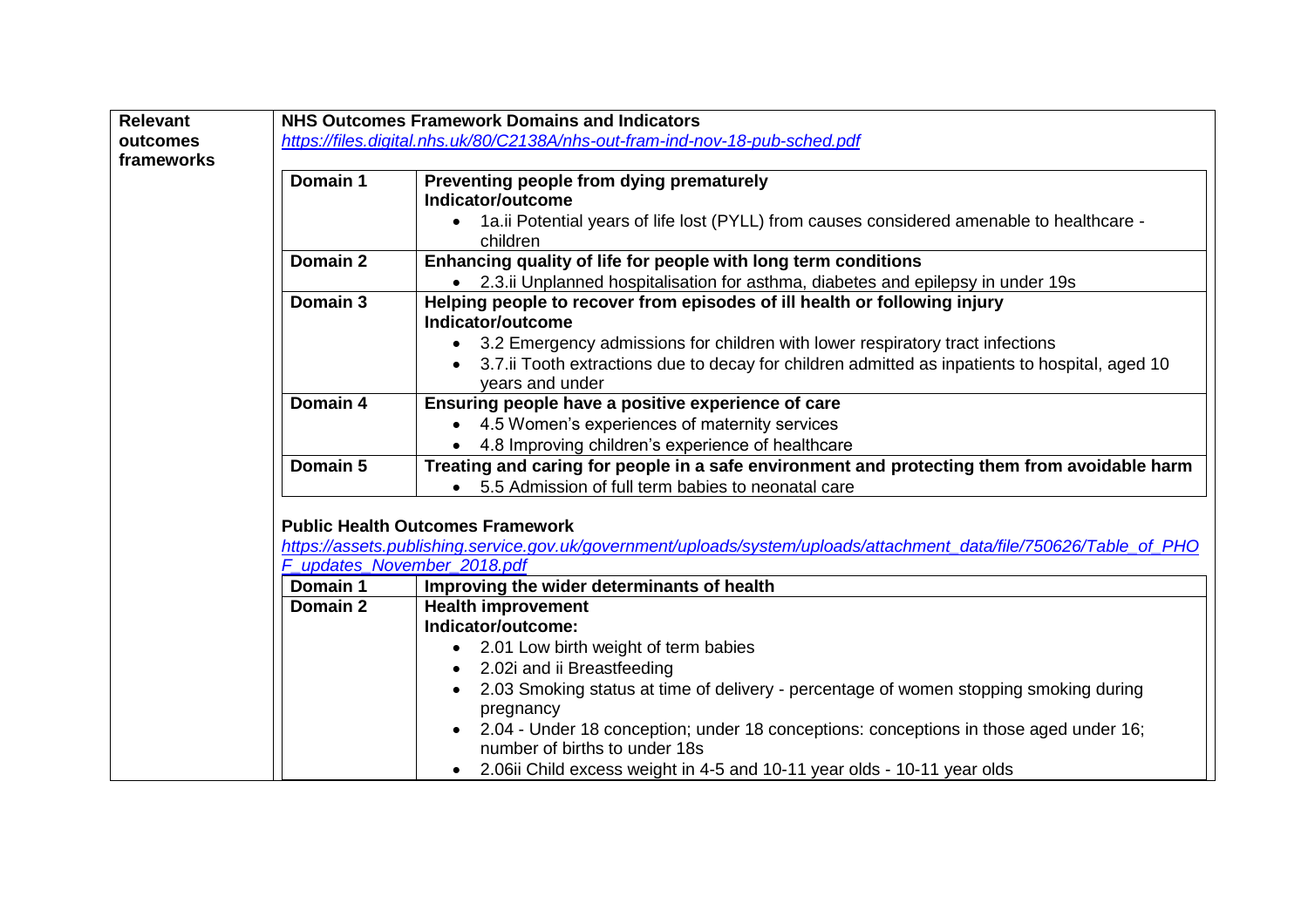|                 |                               | 2.07i Hospital admissions caused by unintentional and deliberate injuries in children (aged 0-<br>14 years)                                                                                                                |
|-----------------|-------------------------------|----------------------------------------------------------------------------------------------------------------------------------------------------------------------------------------------------------------------------|
|                 |                               | 2.08i Average difficulties score for all looked after children aged 5-16 who have been in care                                                                                                                             |
|                 |                               | for at least 12 months on 31st March                                                                                                                                                                                       |
|                 | Domain 3                      | <b>Health protection</b>                                                                                                                                                                                                   |
|                 |                               | 3.02 Chlamydia diagnoses (15-24 year olds)                                                                                                                                                                                 |
|                 |                               | 3.05i Treatment completion for tuberculosis (TB)                                                                                                                                                                           |
|                 | Domain 4                      | Healthcare and premature mortality                                                                                                                                                                                         |
|                 |                               | 4.01 Infant mortality<br>$\bullet$                                                                                                                                                                                         |
|                 |                               | 4.02 Tooth decay in children aged five.                                                                                                                                                                                    |
|                 | people under 18 years of age. | N.B. The terms "child" or "children" will be used throughout this specification to include all children and young                                                                                                          |
| <b>Outcomes</b> |                               | The improvement of the physical health and wellbeing of children whilst they are in the secure setting:                                                                                                                    |
|                 |                               | There is a comprehensive physical health strategy that outlines the contribution of all staff to supporting and                                                                                                            |
|                 |                               | improving the physical health and wellbeing of all children, that acknowledges the close relationship between<br>mental and physical health <sup>1</sup> ;                                                                 |
|                 |                               | There are seamless care pathways that begin with the use of the Comprehensive Health Assessment Tool (CHAT)                                                                                                                |
|                 |                               | and that encompass treatment, liaison and reintegration into community services in line with the 'Healthcare'<br>Standards for Children and Young People in Secure Settings' (RCPCH 2019) ('CYPSS');                       |
|                 |                               | Children know how to access a physical healthcare team appropriate to their needs and are able to access the<br>following as appropriate to gender, need, confidentiality and legislation: immunisations and vaccinations, |
|                 |                               | screening/treatment for sexually transmitted infections, appropriate contraception, midwifery, non-judgemental<br>counselling, and termination of pregnancy services;                                                      |
|                 |                               | The weight, height, body mass index of children is monitored;                                                                                                                                                              |
|                 |                               | High quality ophthalmic and auditory screening services are provided for all children;                                                                                                                                     |
|                 |                               | High quality dental services (where appropriate) are provided for all children, and high quality orthodontic care is<br>continued for children where it has been started;                                                  |

<sup>1</sup> CYPSS standard 7.1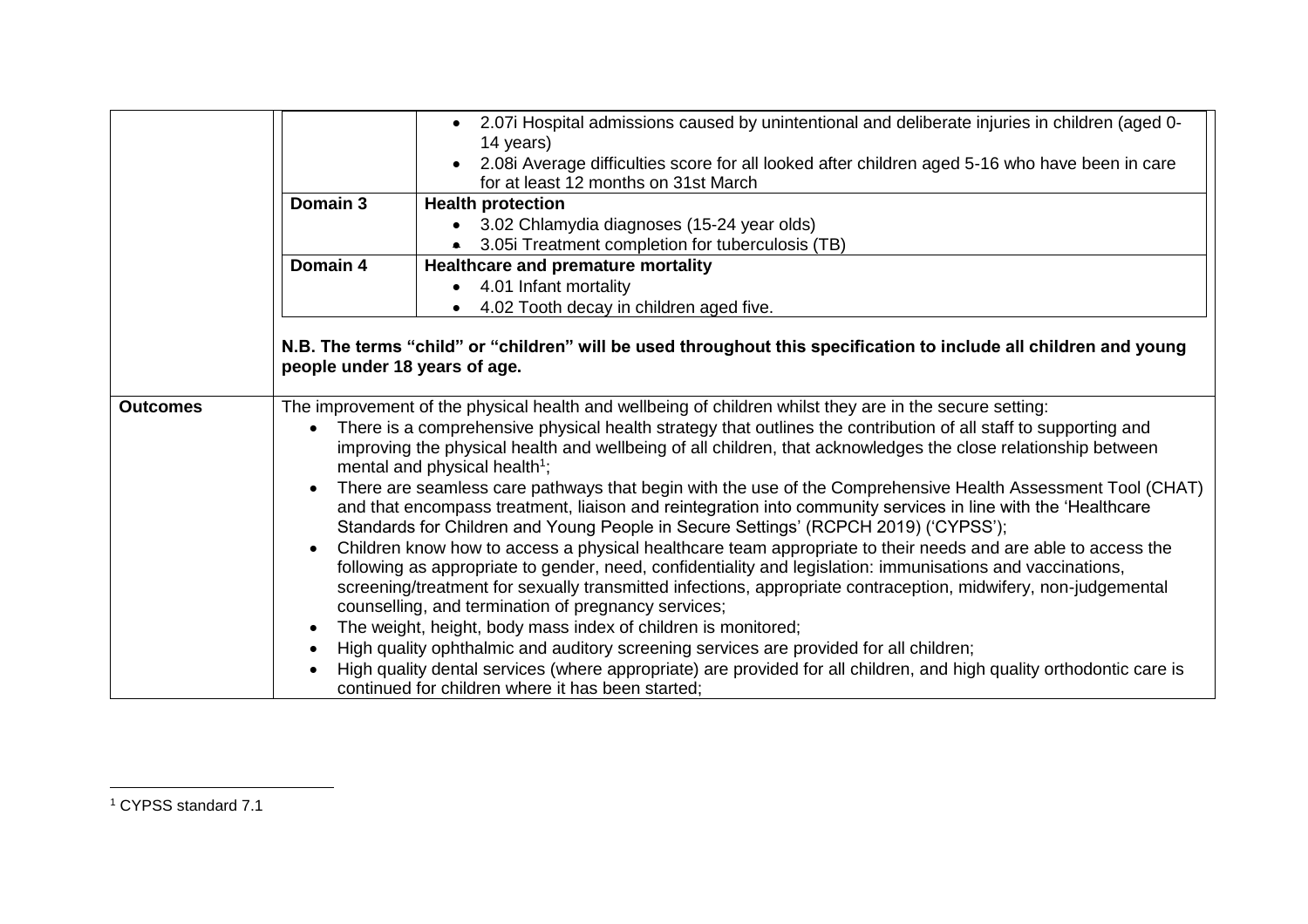| <b>Indicators of</b> | High quality evidence based interventions and access to specialist practitioners are offered and delivered for long<br>$\bullet$<br>term conditions, including for example asthma, diabetes and epilepsy, neurodisability, and skin conditions,<br>according to individual needs <sup>2</sup> ;<br>There is a comprehensive approach to health and wellbeing for the secure setting that is linked to the overall<br>$\bullet$<br>health strategy for the secure setting <sup>3</sup> ;<br>All healthcare staff provide support to other staff working with children in the secure setting to foster a culture of<br>multidisciplinary working and partnership, ensure the whole secure setting operates as a health promoting<br>environment, and ensure children receive care in a holistic way according to their individual formulation <sup>4</sup> ;<br>Children know how to make a complaint or compliment the service <sup>5</sup> .<br>$\bullet$<br>Indicators of performance |                                                                                                                          |  |
|----------------------|----------------------------------------------------------------------------------------------------------------------------------------------------------------------------------------------------------------------------------------------------------------------------------------------------------------------------------------------------------------------------------------------------------------------------------------------------------------------------------------------------------------------------------------------------------------------------------------------------------------------------------------------------------------------------------------------------------------------------------------------------------------------------------------------------------------------------------------------------------------------------------------------------------------------------------------------------------------------------------------|--------------------------------------------------------------------------------------------------------------------------|--|
| performance          | <b>Indicator</b>                                                                                                                                                                                                                                                                                                                                                                                                                                                                                                                                                                                                                                                                                                                                                                                                                                                                                                                                                                       | <b>Description</b>                                                                                                       |  |
|                      |                                                                                                                                                                                                                                                                                                                                                                                                                                                                                                                                                                                                                                                                                                                                                                                                                                                                                                                                                                                        |                                                                                                                          |  |
|                      | <b>D05K01</b>                                                                                                                                                                                                                                                                                                                                                                                                                                                                                                                                                                                                                                                                                                                                                                                                                                                                                                                                                                          | The % of children with an abnormal BMI Index on initial Physical Health assessment, and normal<br>BMI Index on discharge |  |
|                      | <b>D05K03</b>                                                                                                                                                                                                                                                                                                                                                                                                                                                                                                                                                                                                                                                                                                                                                                                                                                                                                                                                                                          | The % of children referred to an Optician and seen                                                                       |  |
|                      | <b>D05K05</b>                                                                                                                                                                                                                                                                                                                                                                                                                                                                                                                                                                                                                                                                                                                                                                                                                                                                                                                                                                          | The % of children referred to an Audiologist and seen                                                                    |  |
|                      | <b>D05K06</b>                                                                                                                                                                                                                                                                                                                                                                                                                                                                                                                                                                                                                                                                                                                                                                                                                                                                                                                                                                          | The % of children referred to a Dentist and seen                                                                         |  |
|                      | <b>D05K07</b>                                                                                                                                                                                                                                                                                                                                                                                                                                                                                                                                                                                                                                                                                                                                                                                                                                                                                                                                                                          | The % of children referred to an Orthodontist and seen                                                                   |  |
|                      | <b>D05K08</b>                                                                                                                                                                                                                                                                                                                                                                                                                                                                                                                                                                                                                                                                                                                                                                                                                                                                                                                                                                          | The % of children receiving a Flu vaccination                                                                            |  |
|                      | <b>D05K09</b>                                                                                                                                                                                                                                                                                                                                                                                                                                                                                                                                                                                                                                                                                                                                                                                                                                                                                                                                                                          | The % of children receiving an MMR vaccination                                                                           |  |
|                      | <b>D05K10</b>                                                                                                                                                                                                                                                                                                                                                                                                                                                                                                                                                                                                                                                                                                                                                                                                                                                                                                                                                                          | The % of children receiving a Men C vaccination                                                                          |  |
|                      | D05K11                                                                                                                                                                                                                                                                                                                                                                                                                                                                                                                                                                                                                                                                                                                                                                                                                                                                                                                                                                                 | The % of children receiving a ACWY vaccination                                                                           |  |

#### 1 <sup>2</sup> CYPSS standard 7.4

- <sup>3</sup> CYPSS standard 6.5
- <sup>4</sup> CYPSS standard 13
- <sup>5</sup> CYPSS standard 13.5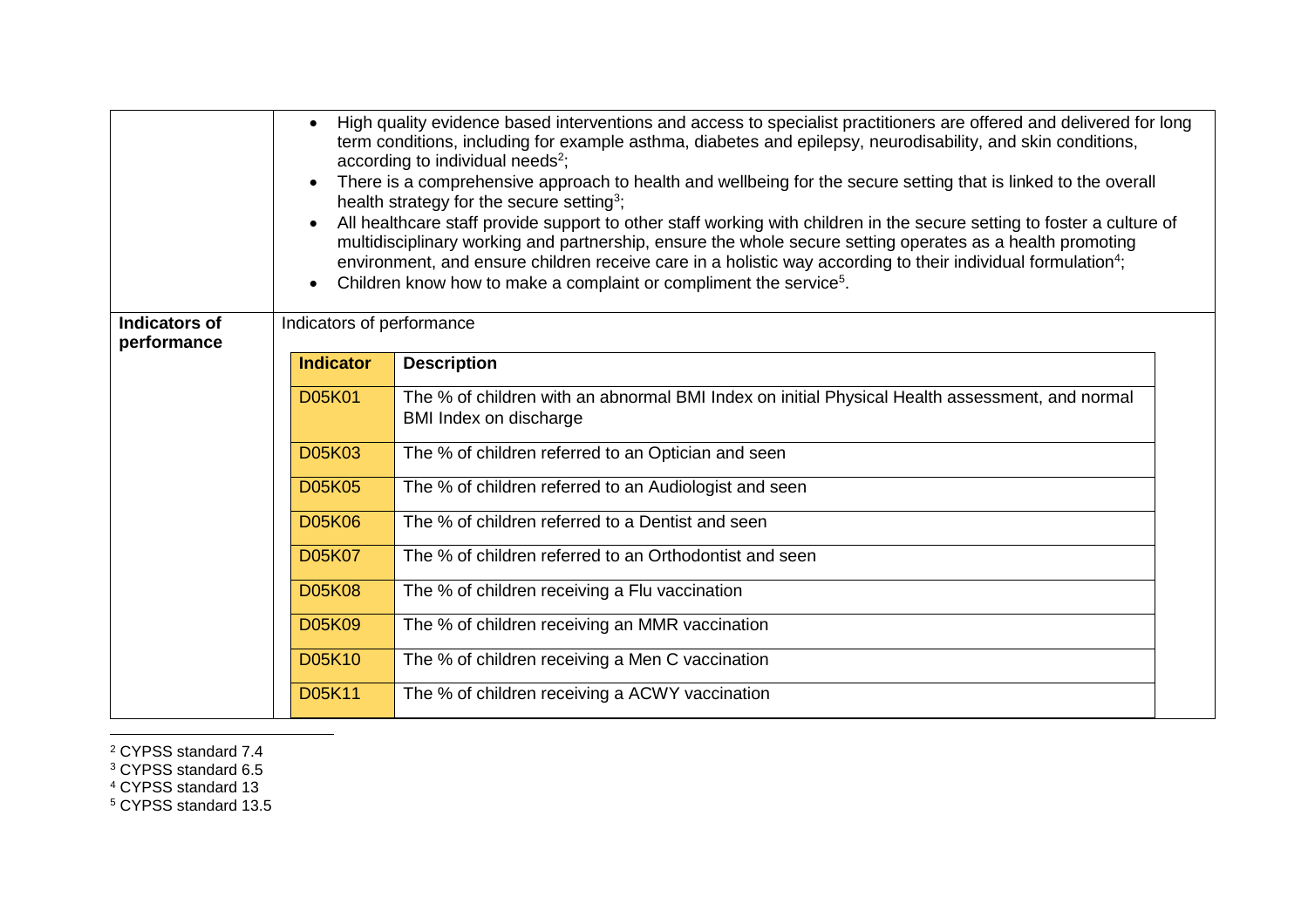|                                    | <b>D05K12</b> | The % of female children receiving at least one HPV vaccination                                                                                                                                                                                |  |
|------------------------------------|---------------|------------------------------------------------------------------------------------------------------------------------------------------------------------------------------------------------------------------------------------------------|--|
|                                    | D05K12.1      | The % of male children receiving at least one HPV vaccination                                                                                                                                                                                  |  |
|                                    | <b>D05K13</b> | The % of children receiving a tetanus, diphtheria and polio (Td/IPV) vaccination                                                                                                                                                               |  |
|                                    | D05K14        | The % of children receiving at least one Hepatitis B vaccination                                                                                                                                                                               |  |
|                                    | <b>D05K15</b> | The % of children given advice and information on BBV prevention                                                                                                                                                                               |  |
|                                    | D05K19        | The % of children referred for STI screening                                                                                                                                                                                                   |  |
|                                    | <b>D05K20</b> | The % of children screened for STIs                                                                                                                                                                                                            |  |
|                                    | D05K21        | The % of children who screened positive for an STI and who receive treatment                                                                                                                                                                   |  |
|                                    | D05K24        | The % of children with a diagnosis of asthma                                                                                                                                                                                                   |  |
|                                    | <b>D05K25</b> | The % of children with a diagnosis of diabetes                                                                                                                                                                                                 |  |
|                                    | <b>D05K26</b> | The % of children with a diagnosis of epilepsy                                                                                                                                                                                                 |  |
| <b>Service</b><br>principles (aims |               | The children are entitled to service provision that is at least equivalent to that available for children living in the<br>community. The provision of service aims:                                                                           |  |
| and objectives)                    |               | To deliver safe, effective, personalised and comprehensive integrated physical health and intervention services to                                                                                                                             |  |
|                                    |               | meet the health needs of the population of the secure setting in partnership with other healthcare providers,<br>education providers, care staff, Youth Offending Teams, and local authority children's services;                              |  |
|                                    |               | To provide efficient, equitable and economical services that are prioritised on the basis of need and risk                                                                                                                                     |  |
|                                    | management;   |                                                                                                                                                                                                                                                |  |
|                                    |               | To ensure that the secure setting receives continuity of physical health services that are clinically safe, delivered in<br>accordance with relevant national and local quality standards and operate within the secure setting structures for |  |
|                                    |               | the management of risk;                                                                                                                                                                                                                        |  |
|                                    |               | To develop a whole establishment holistic approach to address the needs of children, working with healthcare,                                                                                                                                  |  |
|                                    |               | education and secure setting staff to build resilience and support continuity of care and effective reintegration into                                                                                                                         |  |
|                                    |               | the community as a core principle of all interventions;<br>To develop a whole establishment approach to health and wellbeing, maximising opportunities to support the child,                                                                   |  |
|                                    |               | to address their health needs including awareness of substance misuse health issues and services across the                                                                                                                                    |  |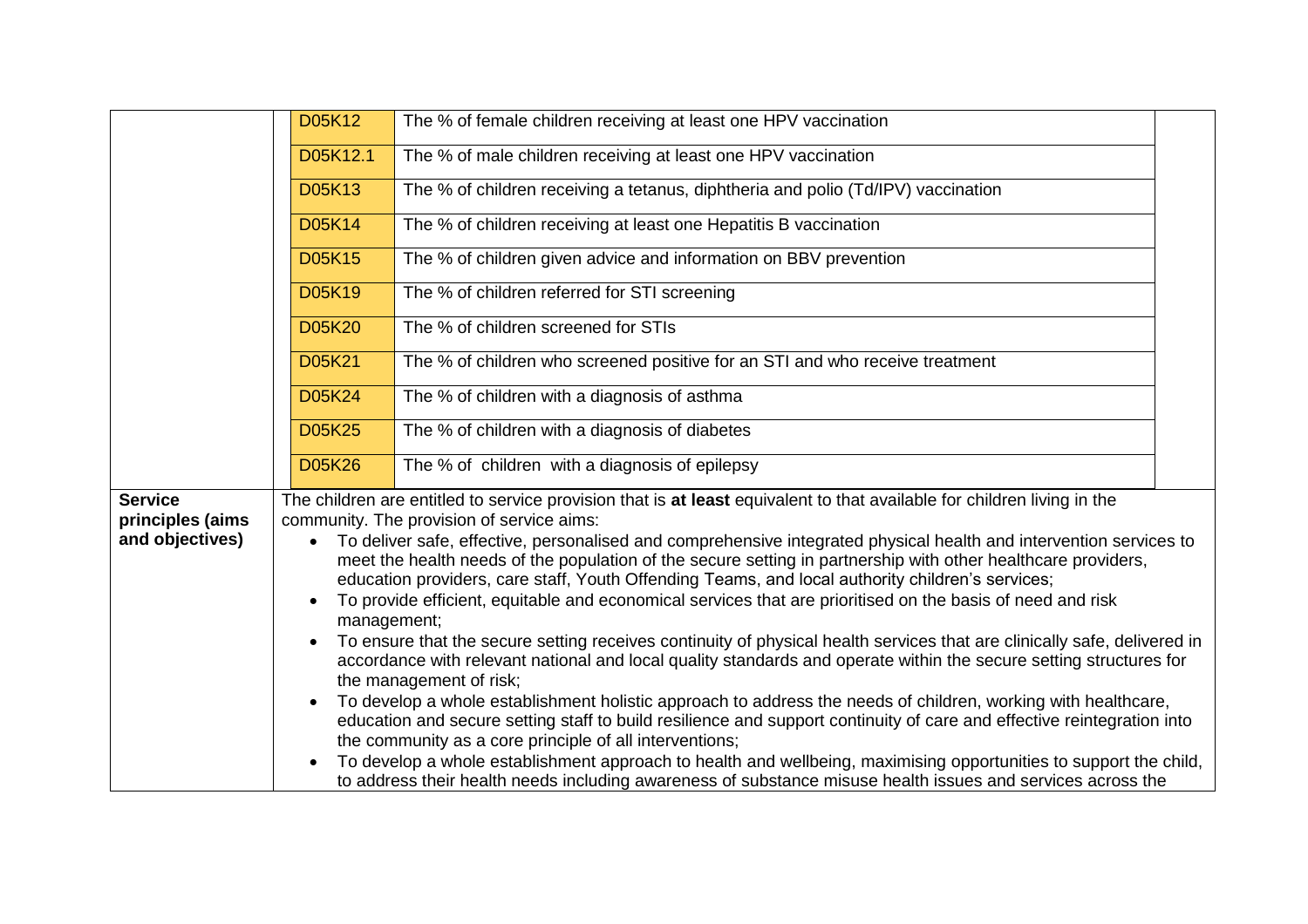| secure setting. A comprehensive physical health strategy will be in place outlining the contributions of all staff to<br>supporting and improving the physical health and wellbeing of children <sup>6</sup> ;<br>Individual care and treatment plans should be guided by a psychologically-informed and multi-factorial formulation,<br>developed with the child, family/carers (where possible) and multiagency professionals to ensure a shared<br>understanding and collaborative working.<br>Any treatment/interventions should reflect national clinical guidance, current evidence bases and should be<br>sequenced and co-ordinated according to the risk and need. For example, national guidance for immunisations. |
|-------------------------------------------------------------------------------------------------------------------------------------------------------------------------------------------------------------------------------------------------------------------------------------------------------------------------------------------------------------------------------------------------------------------------------------------------------------------------------------------------------------------------------------------------------------------------------------------------------------------------------------------------------------------------------------------------------------------------------|
| Attention should be paid to the clear duties that the secure setting has to the children in its care: to safeguard (see the<br>overarching healthcare specification and CYPSS Standard 2) and promote their welfare, to promote their good health and<br>emotional wellbeing, and to take account of their specific needs as children.                                                                                                                                                                                                                                                                                                                                                                                        |
| Attention should be paid to the specific duties that local authorities have towards looked after children (LAC) in secure<br>settings, including those placed in secure accommodation: to safeguard and promote their welfare; to make use of<br>relevant services for these children in the same way that a parent would; to take into account the wishes and feelings of<br>children and their parents/carers and to have regard to children's religion, racial origin and cultural and linguistic<br>background before making any decision about them.                                                                                                                                                                     |
| The child's rights should be respected and they should be given choices about their care whenever possible.                                                                                                                                                                                                                                                                                                                                                                                                                                                                                                                                                                                                                   |
| Providers should request, encourage and support children, families/carers and communities to use their knowledge,<br>experience and insight to design and evaluate the services that are on offer, the way that they are delivered and their<br>accessibility and relevance, using a co-production approach. Services should work with families/carers and systems<br>around the child, as far as possible, to optimise family and system functioning.                                                                                                                                                                                                                                                                        |
| Data collection relating to physical healthcare and interventions and outcomes should be collected in the setting:<br>Providers should submit activity and outcomes data to commissioners on a regular basis for the purpose of<br>$\bullet$<br>contract monitoring. This reporting should be through SystmOne based on the Children and Young People's<br>Indicators of Performance (CYPIPs);<br>Providers should also contribute data to the national audit process as well as case studies and quality audits such<br>as NDTMS (National Drug Treatment Monitoring System). Healthcare providers will be expected to submit data in<br>line with national requirements to measure throughput as well as quality.           |

<sup>6</sup> CYPSS Standards 7.1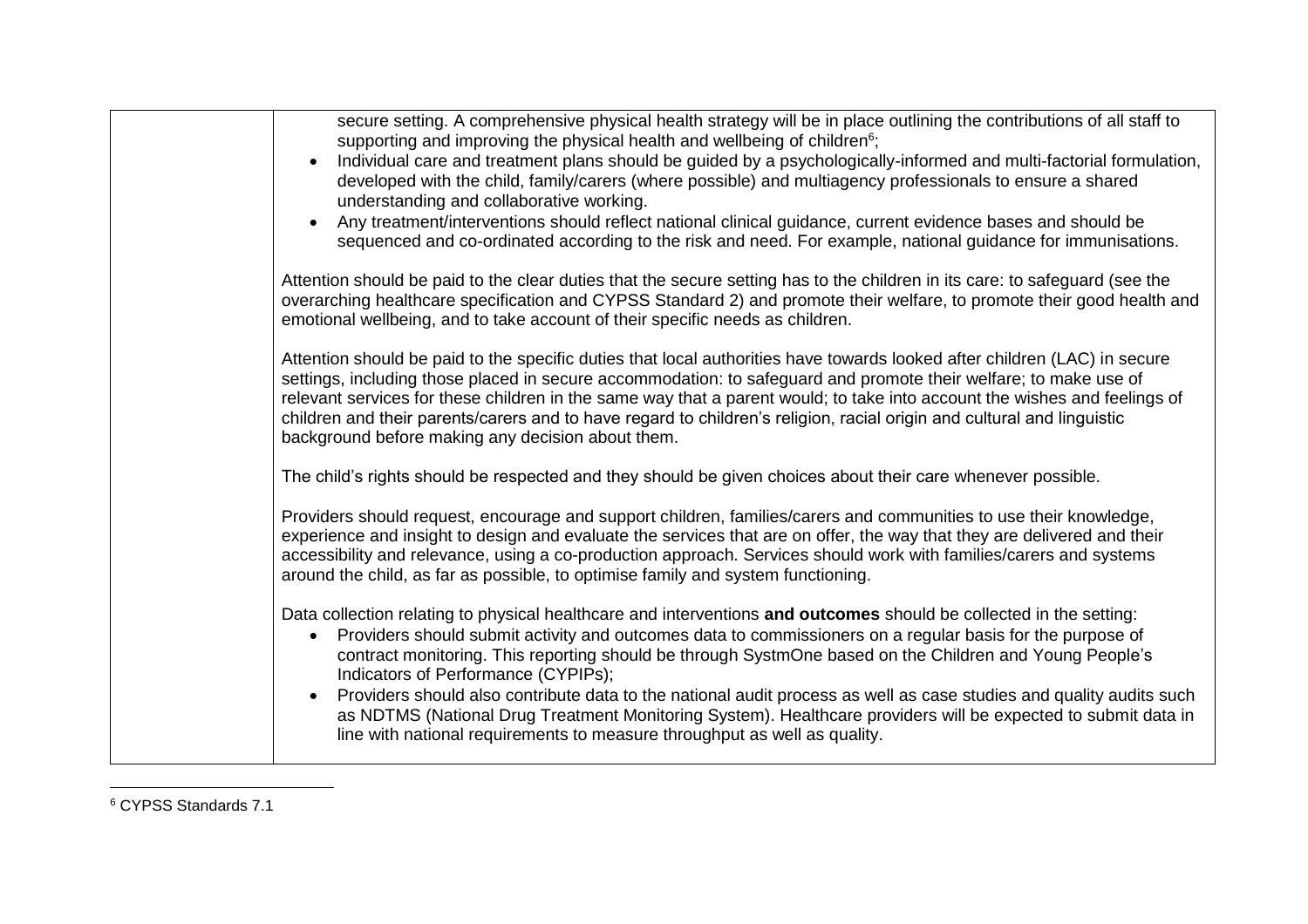|                                                                      | Considerations should be given to ensuring that links are made between those providing physical health interventions and<br>those providing mental health and substance misuse interventions.<br>There should be effective information sharing systems in place (see the Overarching Specification) between those<br>providing physical health services and other providers of mental health, learning disability and substance misuse services<br>and the compilation of a single on-site health record <sup>7</sup> , as separation of record keeping and poor communication make it<br>impossible to provide a truly holistic service <sup>8</sup> .                                                                                                                                                                                                                                                                                                                                                                                                                                                                                                                                                                                                                                                                                                                                                                                                                                                                 |
|----------------------------------------------------------------------|-------------------------------------------------------------------------------------------------------------------------------------------------------------------------------------------------------------------------------------------------------------------------------------------------------------------------------------------------------------------------------------------------------------------------------------------------------------------------------------------------------------------------------------------------------------------------------------------------------------------------------------------------------------------------------------------------------------------------------------------------------------------------------------------------------------------------------------------------------------------------------------------------------------------------------------------------------------------------------------------------------------------------------------------------------------------------------------------------------------------------------------------------------------------------------------------------------------------------------------------------------------------------------------------------------------------------------------------------------------------------------------------------------------------------------------------------------------------------------------------------------------------------|
| Details on the<br>establishment<br>(secure setting<br>capacity etc.) | For commissioner to fill in                                                                                                                                                                                                                                                                                                                                                                                                                                                                                                                                                                                                                                                                                                                                                                                                                                                                                                                                                                                                                                                                                                                                                                                                                                                                                                                                                                                                                                                                                             |
| Data on need                                                         | For commissioner to fill in (via SystmOne or local data collection systems in the absence of SystmOne)                                                                                                                                                                                                                                                                                                                                                                                                                                                                                                                                                                                                                                                                                                                                                                                                                                                                                                                                                                                                                                                                                                                                                                                                                                                                                                                                                                                                                  |
| <b>Service</b><br>description                                        | Time in a secure setting provides an opportunity to reach out to this vulnerable population and a chance to improve their<br>health outcomes and to plan for their continuing care on discharge. There is a balance to be struck between the need to<br>provide an appropriate secure setting and the aim of developing a child-centred, therapeutic service for children.<br>Over a quarter of young men and a third of young women in secure settings have a long standing physical complaint<br>including respiratory problems, musculoskeletal complaints, nervous system complaints, skin complaints, dental health<br>problems, blood-borne viruses, sexually transmitted infections and epilepsy. A number of the children will have missed<br>routine screening and assessments, immunisations, vaccinations and dental and optical checks and, if they have a long<br>term condition, may have missed routine follow up appointments. There is an opportunity, whilst children are in the setting,<br>to rapidly assess for the routine screening and monitoring that may be needed and to catch up on immunisations <sup>9</sup> and<br>vaccinations, all with the consent of the child (if they have the capacity/competence to consent and are willing to engage).<br>The services should deliver a year round, child-centred, health service which meets the physical health and wellbeing<br>needs of the children whilst acknowledging the close relationship between mental health and physical health. |

<sup>&</sup>lt;sup>7</sup> CYPSS standard 3 Information Sharing

<sup>8</sup> Healthy Children, Safer Communities, DH 2009

<sup>9</sup> The Routine Immunisation Schedule, Autumn 2018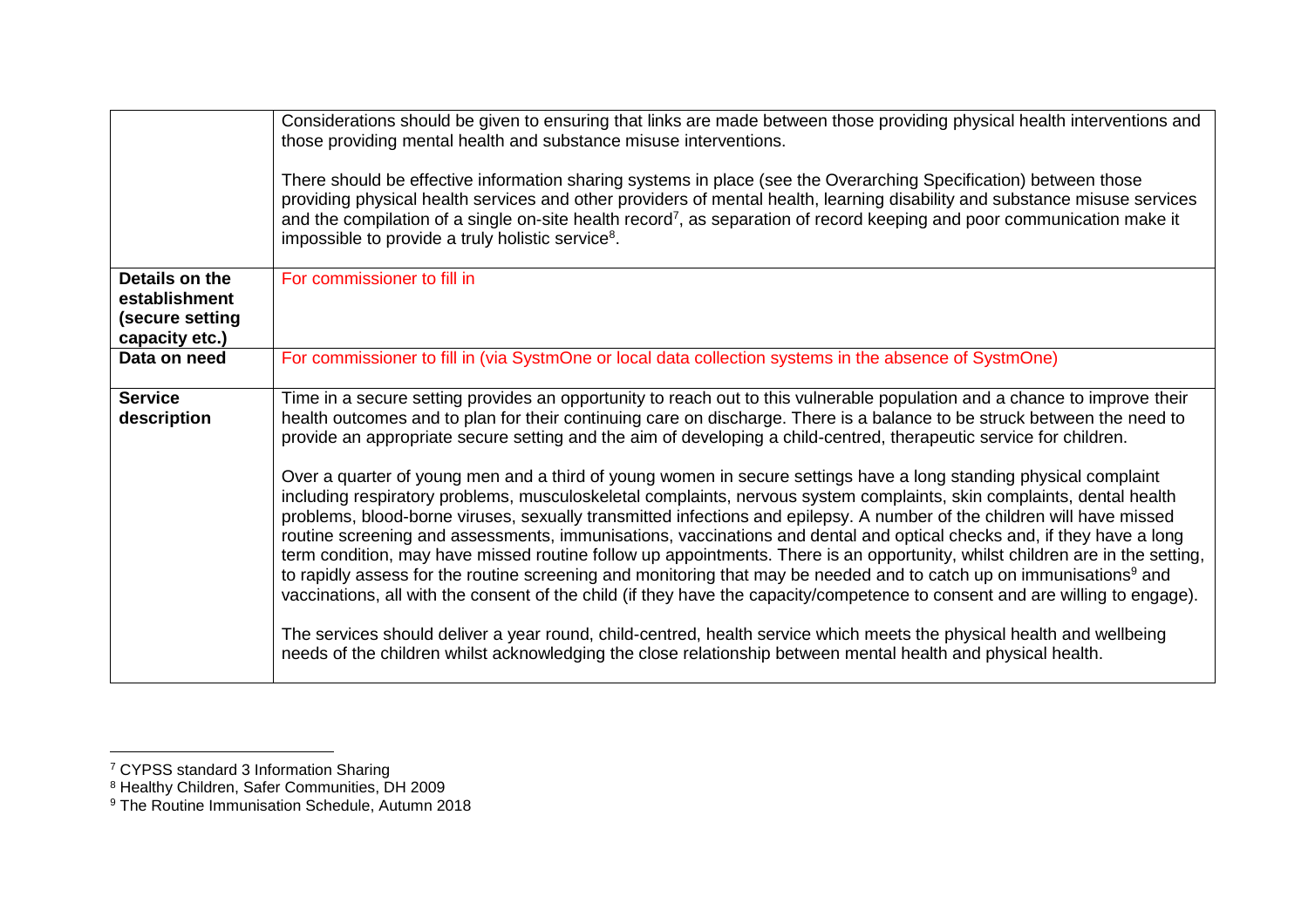|                                      | The CHAT (Comprehensive Health Assessment Tool) should be used as a reception health screen <sup>10</sup> for all children<br>entering the secure estate to assess individual health needs within CHAT timeframes. An early and accurate assessment<br>of health needs must be followed by prompt care and interventions, and services must at least be equivalent to those in<br>the community <sup>11</sup> , not only for treatment of any physical illness but also promotion of health and wellbeing. |
|--------------------------------------|------------------------------------------------------------------------------------------------------------------------------------------------------------------------------------------------------------------------------------------------------------------------------------------------------------------------------------------------------------------------------------------------------------------------------------------------------------------------------------------------------------|
|                                      | The data from CHAT can also be used to populate a health and wellbeing needs assessment for the secure setting. The<br>data from these assessments will enable data collection across the secure setting that can be used to better inform the<br>commissioning of health services in future.                                                                                                                                                                                                              |
|                                      | Healthcare provision needs to encompass primary care services as would be provided in the community, whilst also<br>offering screening and monitoring of physical health needs. Effective treatment and follow up of long term conditions with<br>specialist/secondary care input should also be provided if required.                                                                                                                                                                                     |
|                                      | The provider will be required to ensure that there is a service in place that can respond to routine primary care and to both<br>urgent and emergency care. They will need to ensure that they have a good working relationship with the local A&E<br>department in line with local healthcare provision and subject to the secure setting security policies in relation to a child<br>being off site with security/care staff.                                                                            |
|                                      | Clear pathways and referral processes should be in place for both urgent and non-urgent referrals/advice, which are<br>agreed by all those needing to use them and which are understood across the disciplines working in the setting. This can<br>include processes for self-referral. Staff working in the physical healthcare team will need access to external advice and<br>support if a child presents with a condition requiring specialist support.                                                |
| <b>Core</b>                          | The service provided should meet the following standards:                                                                                                                                                                                                                                                                                                                                                                                                                                                  |
| expectations for                     | Healthcare standards for Children and Young People in Secure Settings (2019):                                                                                                                                                                                                                                                                                                                                                                                                                              |
| meeting the                          | https://www.rcpch.ac.uk/sites/default/files/2019-                                                                                                                                                                                                                                                                                                                                                                                                                                                          |
| physical health<br>needs of children | 06/rcpch_healthcare_standards_for_children_and_young_people_online1.2.pdf                                                                                                                                                                                                                                                                                                                                                                                                                                  |
| under 18 years                       | The standard for Physical Healthcare and Intervention (Standard 7) is detailed in full below.                                                                                                                                                                                                                                                                                                                                                                                                              |
|                                      | 7. Physical Healthcare and intervention                                                                                                                                                                                                                                                                                                                                                                                                                                                                    |

<sup>10</sup> CYPSS Standard 4: Entry and Assessment

<sup>11</sup> CYPSS standard 1.2.1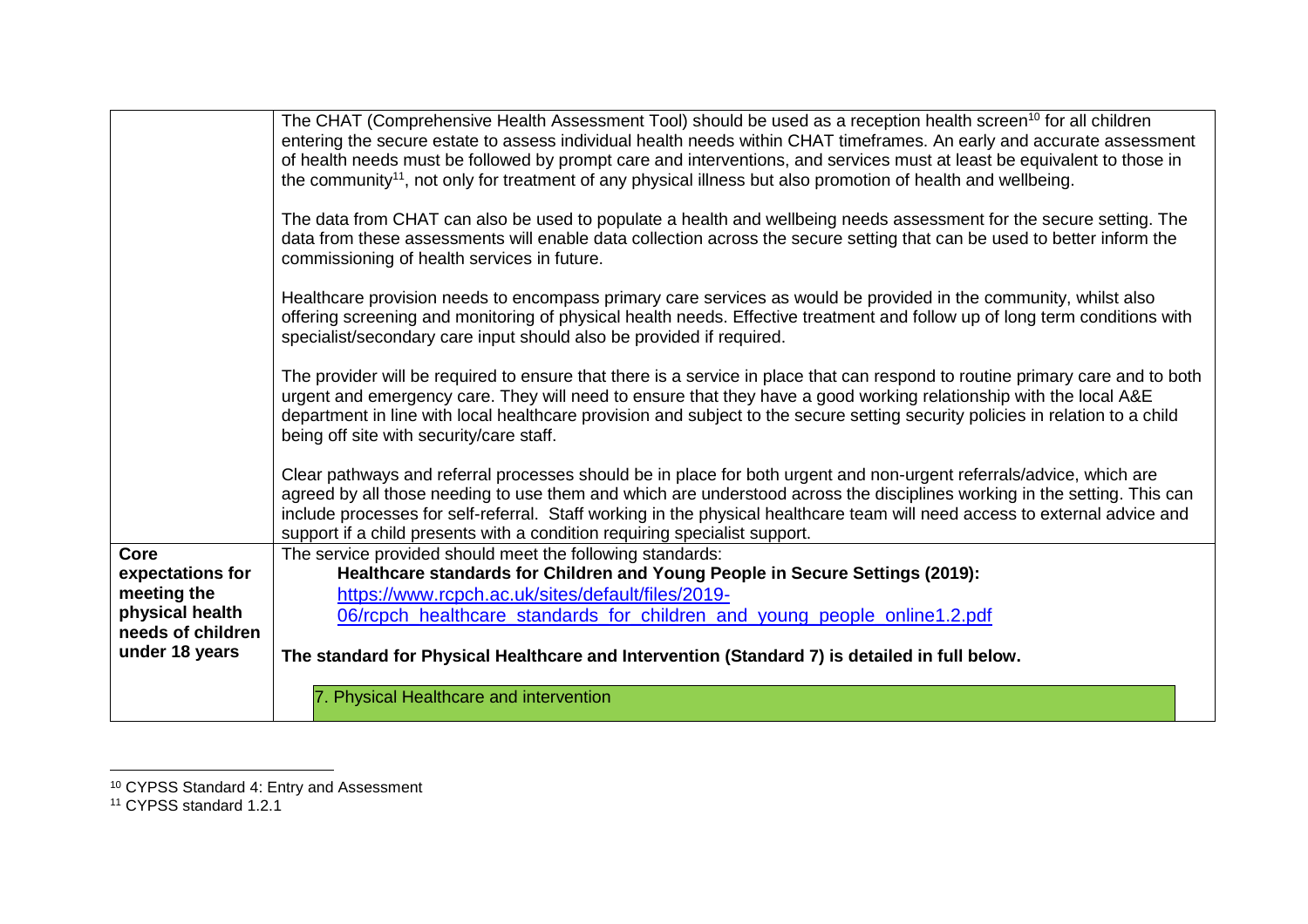**7.1 Each secure setting has a comprehensive physical health strategy outlining the contributions of all staff to supporting and improving the physical health and wellbeing of children and acknowledging the close relationship between mental and physical health.** 

7.1.1 The strategy incorporates a multi-disciplinary approach and is part of the secure setting's health strategy. (See 12.1).

**7.2 The secure setting has access to, and receives support from, a multi-disciplinary physical healthcare team appropriate to the needs of the children.** 

7.2.1 The secure setting receives consultation, advice and training from a physical healthcare team.

7.2.2 There is a lead healthcare professional responsible for overseeing physical health provision within the secure setting.

**7.3 Before intervention begins, physical health need is assessed (see 4.5) and a healthcare plan is developed (see 5.2).**

**7.4 A range of evidence-based physical health interventions is offered and delivered according to individual needs.** 

7.4.1 Effective treatment and regular review, in line with evidence-based practice, are in place for the management of children with long-term conditions.

7.4.2 There are formal assessments and arrangements in place with local health and social care agencies for the loan of appropriate occupational therapy equipment and specialist advice to ensure children are able to access mobility, communication and health aids.

7.4.3 Children with skin conditions including acne, dry skin, dermatitis and eczema receive appropriate advice and treatment from healthcare professionals.

7.4.4 Children's physical health is monitored including growth and nutrition and screening for defects of vision or hearing.

**7.5 Children are cared for by a dental health service that assesses and meets their needs.**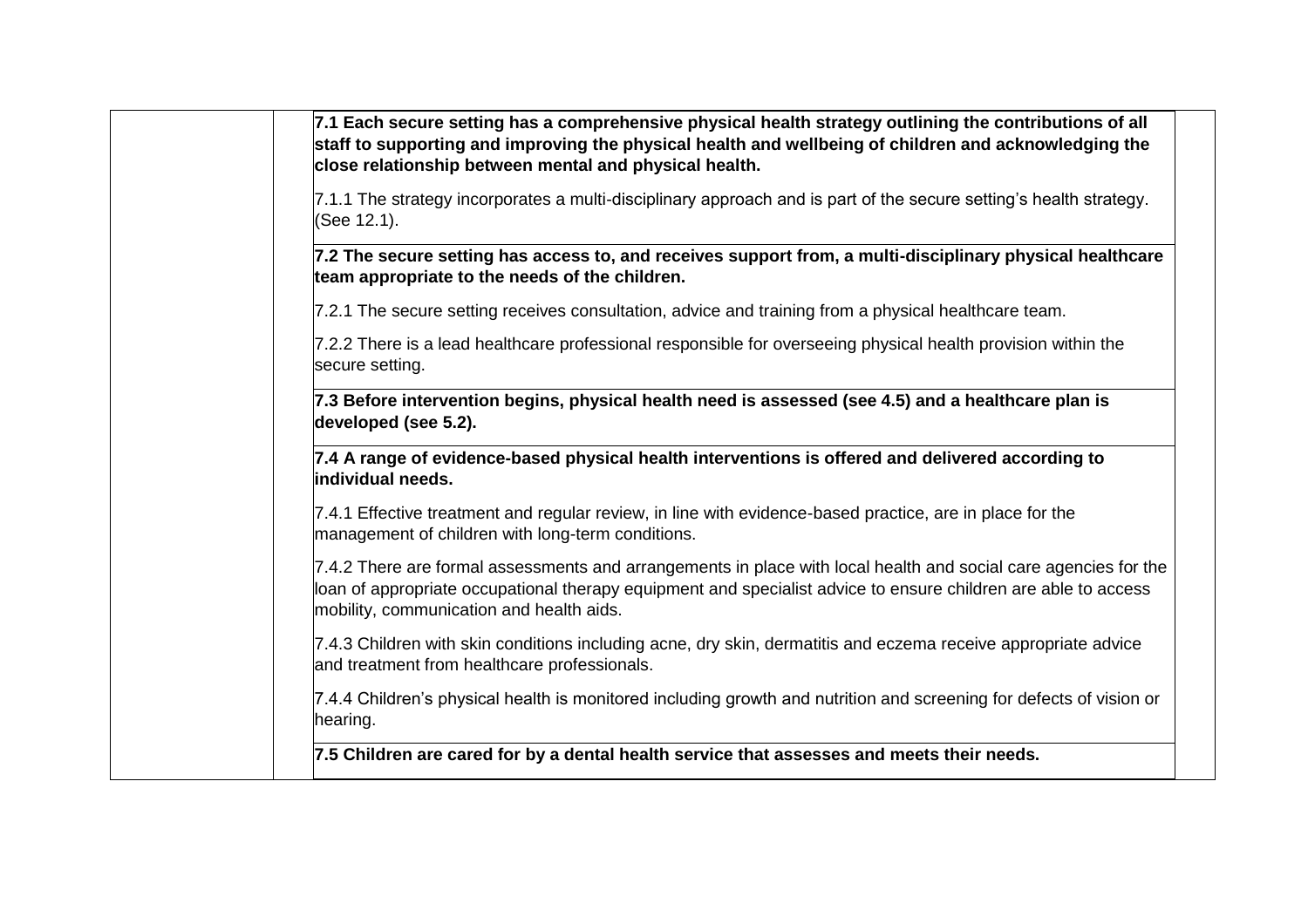| 7.5.1 Children have timely access to dental checks and treatment. Assessments for orthodontic care are offered<br>where appropriate and care should be continued where it has been started.                                                                                                                                                                                                                                          |
|--------------------------------------------------------------------------------------------------------------------------------------------------------------------------------------------------------------------------------------------------------------------------------------------------------------------------------------------------------------------------------------------------------------------------------------|
| 7.6 The secure setting has a comprehensive policy on communicable disease control.                                                                                                                                                                                                                                                                                                                                                   |
| 7.6.1 The policy includes an outbreak plan, pandemic flu plan and vaccination policy.                                                                                                                                                                                                                                                                                                                                                |
| 7.6.2 Children are offered vaccinations appropriate to their age and need as set out under national guidance for<br>immunisations and vaccinations.                                                                                                                                                                                                                                                                                  |
| 7.7 Children have access to confidential advice and education about safer sexual practices and<br>contraception within the context of relationships.                                                                                                                                                                                                                                                                                 |
| 7.7.1 Children have access to appropriate contraception in the secure setting.                                                                                                                                                                                                                                                                                                                                                       |
| 7.7.2 Children have access to screening and treatment programmes for sexually transmitted infections.                                                                                                                                                                                                                                                                                                                                |
| 7.8 Sexual health services should be available to support children who have experienced violence, abuse<br>and/or adverse childhood experiences as clinically indicated. (See 4.5.2).                                                                                                                                                                                                                                                |
| 7.9 Effective stop smoking interventions should be offered to children who smoke, with Nicotine<br>Replacement Therapy (NRT) provided to children over 12 who are dependent on nicotine. Behavioural<br>stop-smoking support should be provided to all children prescribed NRT and staff providing behavioural<br>interventions should be trained to National Centre for Smoking Cessation and Training standards or its<br>updates. |
| Guidance: Stop smoking interventions and services, National Institute for Health and Care Excellence,<br>2018.                                                                                                                                                                                                                                                                                                                       |
| 7.10 Antenatal and postnatal services equivalent to those provided in the community are available for<br>young women who are pregnant and after delivery.                                                                                                                                                                                                                                                                            |
| 7.10.1 Pregnant young women have access to a midwife.                                                                                                                                                                                                                                                                                                                                                                                |
| 7.10.2 Non-judgmental counselling regarding options is provided for pregnant young women and, where<br>appropriate and within relevant legislation, access to termination of pregnancy services.                                                                                                                                                                                                                                     |
|                                                                                                                                                                                                                                                                                                                                                                                                                                      |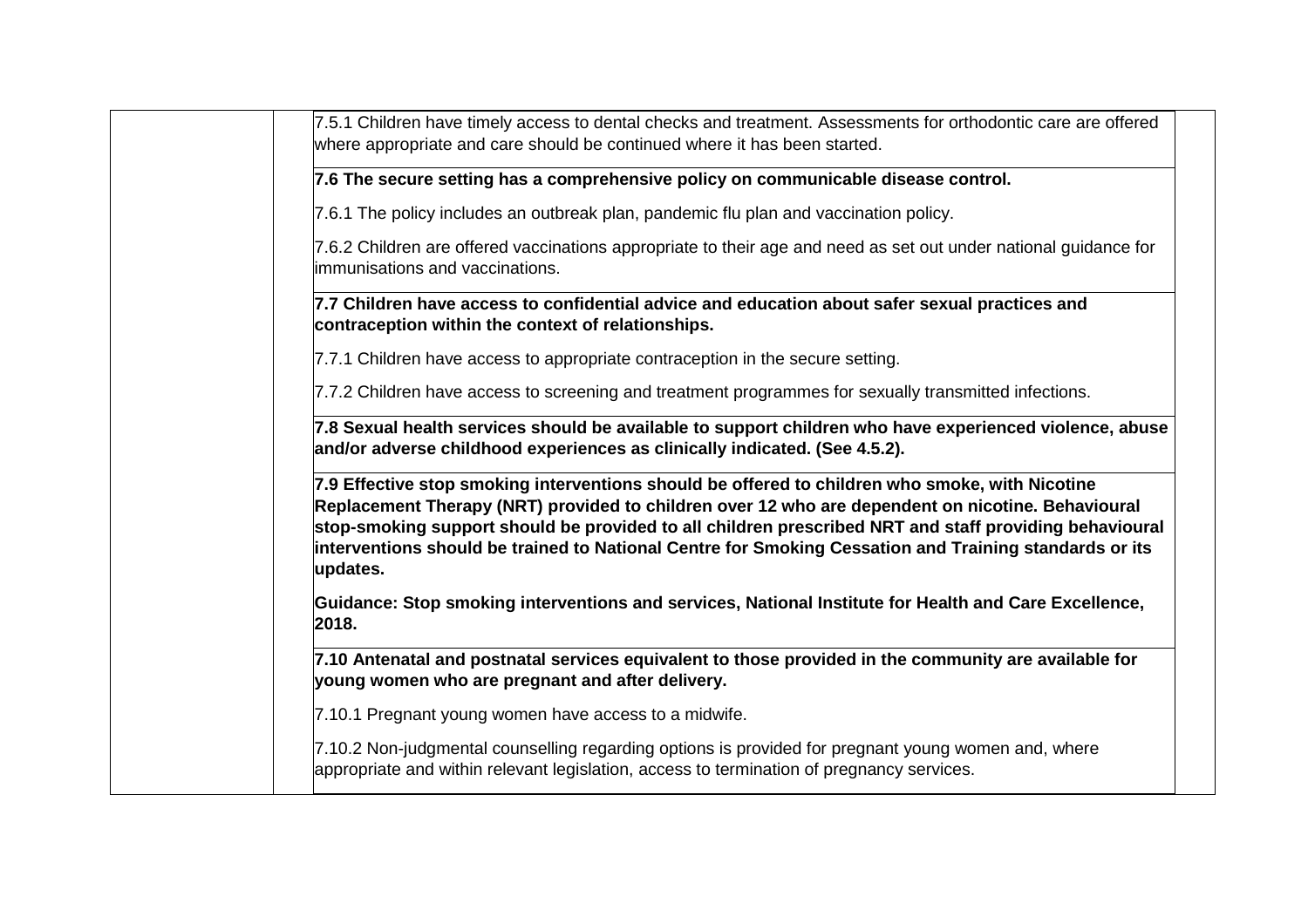|                                      | 7.10.3 Pregnant young women receive information about avoiding substances (drugs, alcohol and smoking).<br>Healthcare professionals document in the young woman's health record if there is a history of substance misuse<br>in pregnancy and appropriate interventions are offered.<br>7.10.4 Pregnant young women should receive appropriate care while in secure settings which ensures the<br>wellbeing of mother and baby, including food that meets the nutritional standards recommended and additional<br>healthy food or snacks if they are hungry between mealtimes or miss meals due to sickness.<br>7.10.5 Pregnant young women should receive advice and support about breastfeeding, both prior to and after<br>birth. |
|--------------------------------------|--------------------------------------------------------------------------------------------------------------------------------------------------------------------------------------------------------------------------------------------------------------------------------------------------------------------------------------------------------------------------------------------------------------------------------------------------------------------------------------------------------------------------------------------------------------------------------------------------------------------------------------------------------------------------------------------------------------------------------------|
| <b>Dependencies</b>                  | Health commissioners and providers need awareness of the requirements of the relevant legislation and guidance<br>governing particular secure settings such as The Youth Offender Institution Rules 2000, The Secure Training Centre<br>Rules 1998 and National Minimum Standards for Children's Homes (See references below).<br>Prescribing should be based on national guidance but may need to be adapted for use in a secure setting where                                                                                                                                                                                                                                                                                      |
|                                      | medicines are open to abuse or where they may pose a high risk of overdose. There should be a medicines management<br>policy <sup>12</sup> . There should be clear documentation regarding prescribing and if departing from national guidance, a clear<br>rationale must be recorded.                                                                                                                                                                                                                                                                                                                                                                                                                                               |
| <b>Rights of the</b><br><b>Child</b> | The United Nations Convention on the Rights of the Child (UNCRC) should underpin the specification.<br>This is an international agreement that protects the rights of children and provides a child-centred framework for the<br>development of services to children. The UK Government ratified the UNCRC in 1991 and, by doing so, recognises<br>children's rights to expression and receiving information amongst other matters.<br>Children have said that they need:<br>• Vigilance: to have adults notice when things are troubling them;                                                                                                                                                                                      |
|                                      | Understanding and action: to understand what is happening; to be heard and understood; and to have that<br>$\bullet$<br>understanding acted upon;<br>Stability: to be able to develop an on-going stable relationship of trust with those helping them;<br>$\bullet$                                                                                                                                                                                                                                                                                                                                                                                                                                                                 |
|                                      | Respect: to be treated with the expectation that they are competent rather than not;<br>Information and engagement: to be informed about and involved in procedures, decisions, concerns and plans;<br>$\bullet$<br>Explanation: to be informed of the outcome of assessments and decisions and reasons when their views have not<br>met with a positive response;                                                                                                                                                                                                                                                                                                                                                                   |
|                                      |                                                                                                                                                                                                                                                                                                                                                                                                                                                                                                                                                                                                                                                                                                                                      |

<sup>12</sup> CYPSS Standard 6.4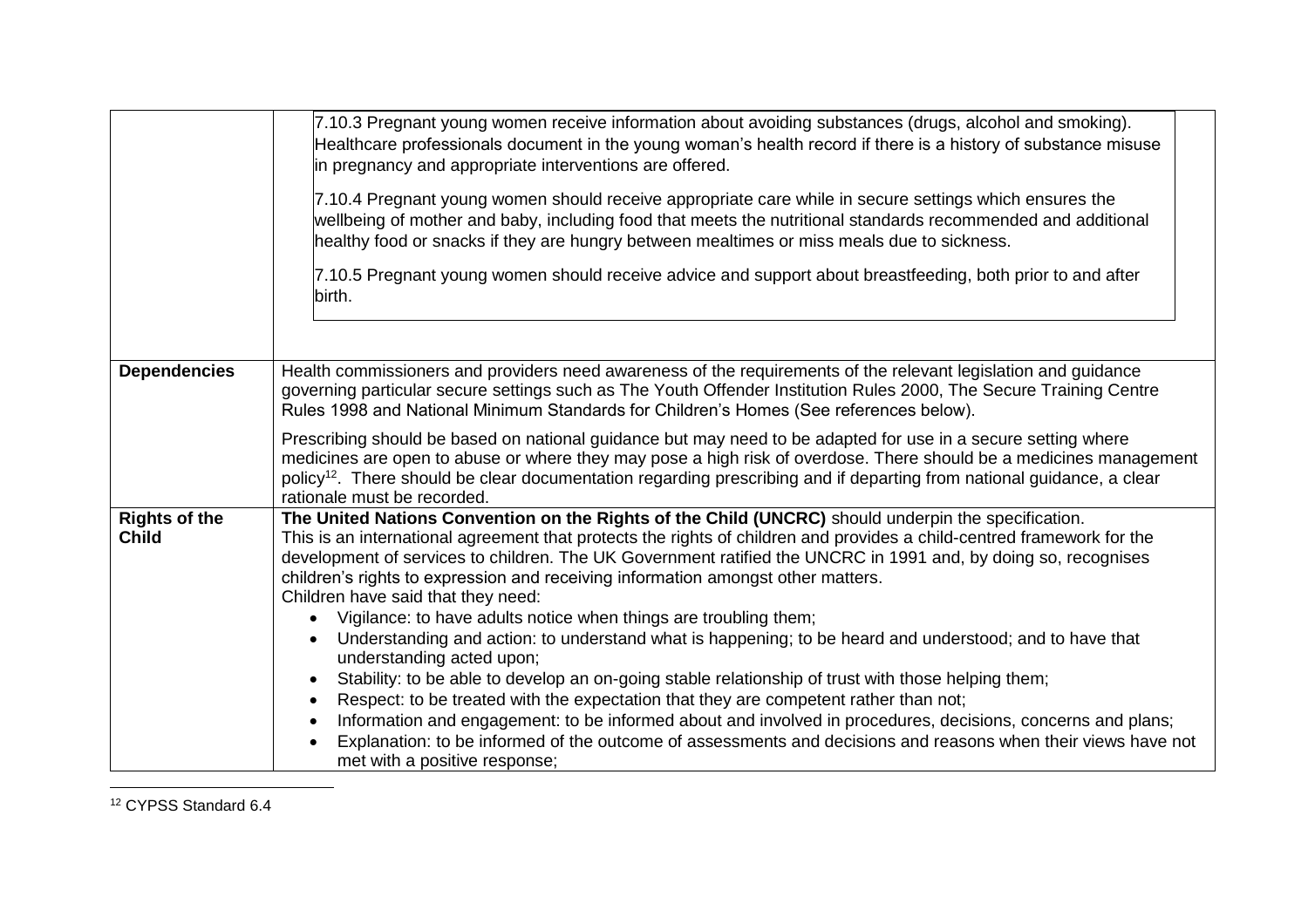|                                        | Support: to be provided with support in their own right as well as a member of their family;                                                                                                                                                                                                                                                                                              |
|----------------------------------------|-------------------------------------------------------------------------------------------------------------------------------------------------------------------------------------------------------------------------------------------------------------------------------------------------------------------------------------------------------------------------------------------|
|                                        | Advocacy: to be provided with advocacy to assist them in putting forward their views.                                                                                                                                                                                                                                                                                                     |
|                                        |                                                                                                                                                                                                                                                                                                                                                                                           |
| Safeguarding                           | Effective safeguarding arrangements in every local area should be underpinned by two key principles:                                                                                                                                                                                                                                                                                      |
| children (Working                      | Safequarding is everyone's responsibility: for services to be effective each professional and organisation should                                                                                                                                                                                                                                                                         |
| <b>Together to</b><br><b>Safeguard</b> | play their full part;                                                                                                                                                                                                                                                                                                                                                                     |
| <b>Children, 2018)</b>                 | A child-centred approach: for services to be effective they should be based on a clear understanding of the needs<br>and views of children.                                                                                                                                                                                                                                               |
|                                        | Safeguarding is everyone's responsibility.                                                                                                                                                                                                                                                                                                                                                |
|                                        | Everyone who works with children has a responsibility for keeping them safe. No single professional can have a full picture<br>of a child's needs and circumstances and, if children and families are to receive the right help at the right time, everyone<br>who comes into contact with them has a role to play in identifying concerns, sharing information and taking prompt action. |
|                                        | All those working with children should be alert to risk factors and signs and symptoms of child abuse, and follow local<br>safeguarding procedures where there is cause for concern. Working Together to Safeguard Children (HM Government<br>2018) sets out how organisations should work together and the actions to be taken when abuse or neglect is known or                         |
|                                        | suspected.                                                                                                                                                                                                                                                                                                                                                                                |
|                                        | https://assets.publishing.service.gov.uk/government/uploads/system/uploads/attachment_data/file/729914/Working_Toget                                                                                                                                                                                                                                                                      |
|                                        | her to Safeguard Children-2018.pdf                                                                                                                                                                                                                                                                                                                                                        |
|                                        | Safeguarding children in the secure setting is of critical importance. Secure settings must have current safeguarding<br>policies and procedures in place, which are subject to appropriate monitoring and review by a Safeguarding committee<br>and are legislatively compliant. (See the overarching healthcare specifications, and Standard 2).                                        |
| <b>Useful links and guidance</b>       |                                                                                                                                                                                                                                                                                                                                                                                           |
| <b>Relevant</b>                        | <b>Working Together to Safeguard Children (2018)</b>                                                                                                                                                                                                                                                                                                                                      |
| overarching                            | https://assets.publishing.service.gov.uk/government/uploads/system/uploads/attachment_data/file/729914/Working_Toget                                                                                                                                                                                                                                                                      |
| legislation links                      | her_to_Safeguard_Children-2018.pdf                                                                                                                                                                                                                                                                                                                                                        |
| to health services<br>for children     |                                                                                                                                                                                                                                                                                                                                                                                           |
|                                        | <b>Children Act (1989)</b><br>https://www.legislation.gov.uk/ukpga/1989/41/contents                                                                                                                                                                                                                                                                                                       |
|                                        |                                                                                                                                                                                                                                                                                                                                                                                           |
|                                        | Compliance with Children Act (2004) Section 11 duty to co-operate to improve wellbeing and to safeguard and<br>promote the welfare of children.                                                                                                                                                                                                                                           |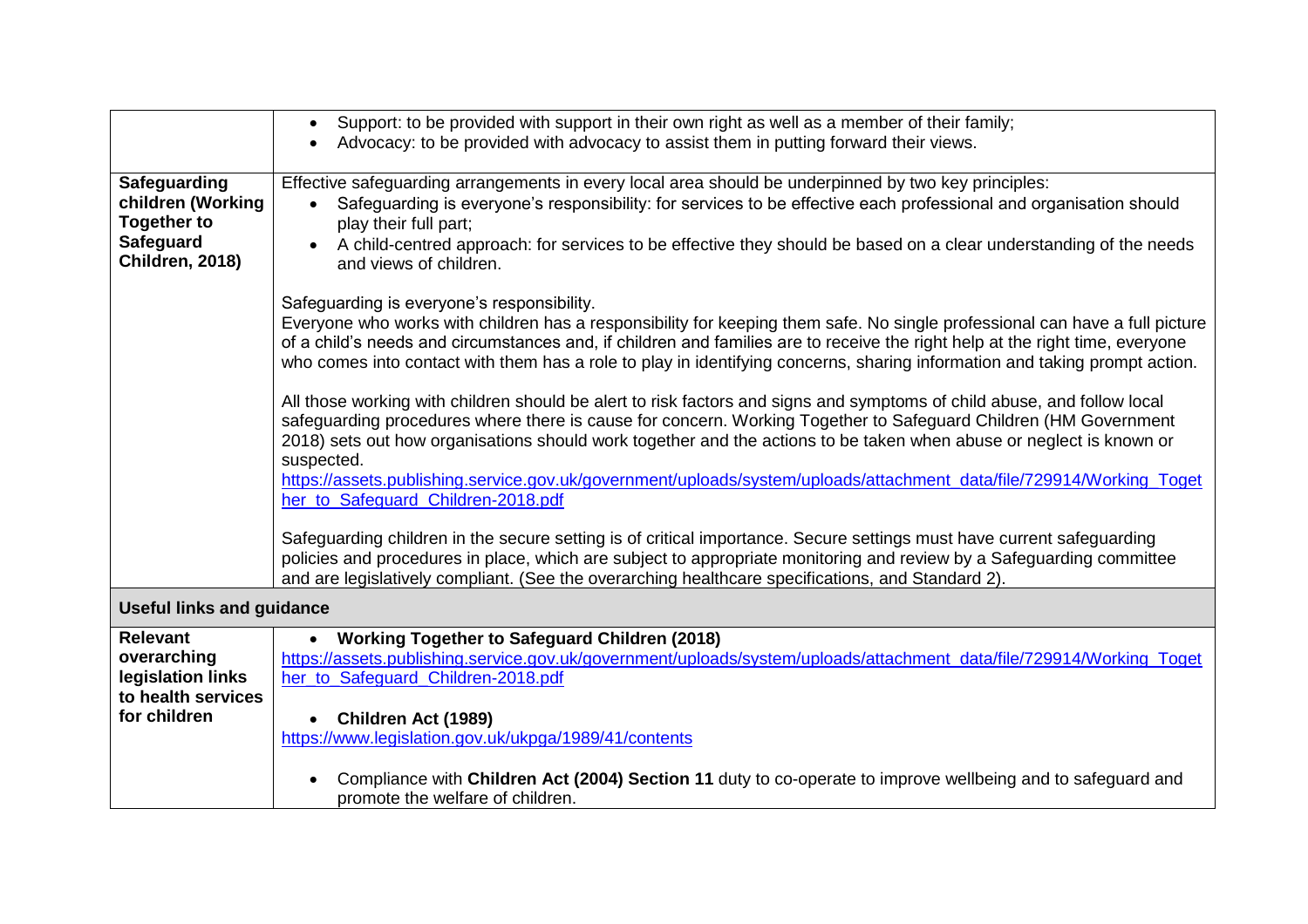| • Section 11 of the Children Act 2004 places duties on a range of organisations and individuals to ensure their<br>functions, and any services that they contract out to others, are discharged having regard to the need to safeguard<br>and promote the welfare of children.                                                                                                 |
|--------------------------------------------------------------------------------------------------------------------------------------------------------------------------------------------------------------------------------------------------------------------------------------------------------------------------------------------------------------------------------|
| Healthy Child Programme 0-5 (2009)<br>$\bullet$<br>Pregnancy and the first five years<br>https://www.gov.uk/government/uploads/system/uploads/attachment_data/file/167998/Health_Child_Programme.pdf                                                                                                                                                                           |
| • Healthy Child Programme 5-19 (2009)<br>Young people 11-16 Healthy Child Programme schedule-universal and progressive programme provides an<br>evidence based programme detailed as a good practice outline.<br>https://webarchive.nationalarchives.gov.uk/20130107105354/http:/www.dh.gov.uk/prod_consum_dh/groups/dh_digitalass<br>ets/documents/digitalasset/dh_108866.pdf |
| • Health Child Programme 0-19: Health visitor and school nurse commissioning<br>https://assets.publishing.service.gov.uk/government/uploads/system/uploads/attachment_data/file/686928/best_start_in_lif<br>e_and_beyond_commissioning_quidance_1.pdf                                                                                                                          |
| • Special educational needs and disability code of practice: 0-25 years.<br>Statutory guidance for organisations which work with and support children who have special educational needs or<br>disabilities (2015)<br>https://assets.publishing.service.gov.uk/government/uploads/system/uploads/attachment_data/file/398815/SEND_Code_o<br>f Practice January 2015.pdf        |
| • Guidance for health services for children and young people with Special Educational Needs and Disability<br>(SEND) (2018)<br>https://www.england.nhs.uk/wp-content/uploads/2018/07/send-health-services-children-young-people.pdf                                                                                                                                            |
| • Mental Capacity Act (2005)<br>https://www.legislation.gov.uk/ukpga/2005/9/pdfs/ukpga 20050009 en.pdf                                                                                                                                                                                                                                                                         |
| <b>Mental Capacity (Amendment) Act (2019)</b><br>http://www.legislation.gov.uk/ukpga/2019/18/pdfs/ukpga 20190018 en.pdf                                                                                                                                                                                                                                                        |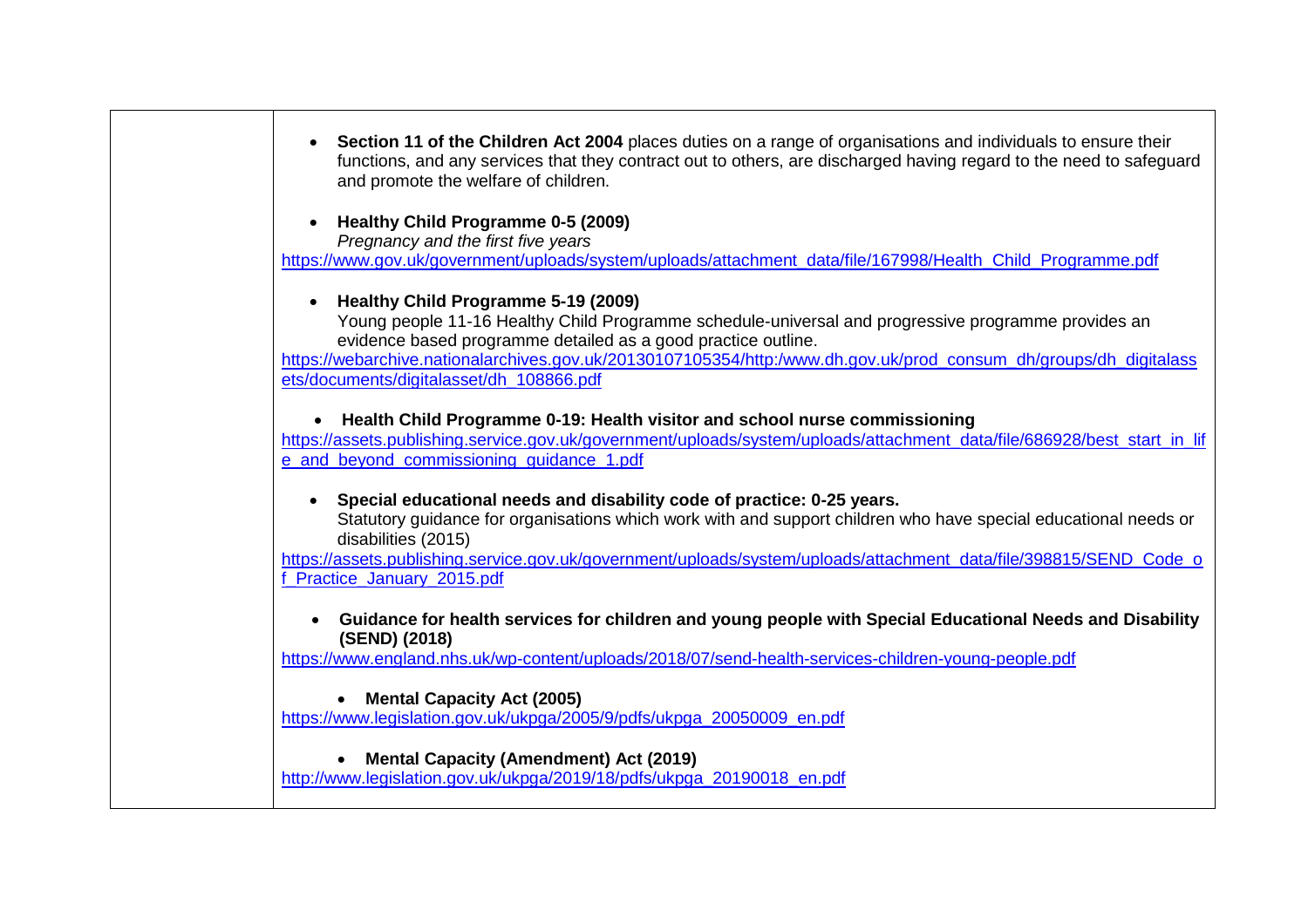|                                                                                  | • Mental Health Act 1983: Code of Practice (2015)                                                                                                                                                                                                                                                                                                                                                                                                                                                                             |
|----------------------------------------------------------------------------------|-------------------------------------------------------------------------------------------------------------------------------------------------------------------------------------------------------------------------------------------------------------------------------------------------------------------------------------------------------------------------------------------------------------------------------------------------------------------------------------------------------------------------------|
|                                                                                  | https://www.gov.uk/government/publications/code-of-practice-mental-health-act-1983                                                                                                                                                                                                                                                                                                                                                                                                                                            |
|                                                                                  | Guidance on assessing mental capacity for medical treatment is provided in Chapter 24, paragraph 30.                                                                                                                                                                                                                                                                                                                                                                                                                          |
| <b>Relevant</b><br><b>Inspection</b><br><b>Frameworks for</b><br>secure settings | Alongside the Healthcare Standards for Children and Young People in Secure Settings (2019) (www.rcpch.ac.uk/cypss)<br>providers also need to ensure compliance with the relevant inspection framework for the secure setting i.e. YOIs, STCs<br>and SCHs.<br>The relevant inspection framework should be frequently reviewed as part of all multi-disciplinary team meetings to address<br>recommendations and ensure all areas for improvement are being progressed.<br>Each secure setting is inspected on an annual basis. |
|                                                                                  | HMIP Inspections for Young Offender's Institutions framework:<br>https://www.justiceinspectorates.gov.uk/hmiprisons/wp-content/uploads/sites/4/2019/03/INSPECTION-<br>FRAMEWORK-2019.pdf                                                                                                                                                                                                                                                                                                                                      |
|                                                                                  | Her Majesty's Inspectorate of Prisons (HMIP) is an independent statutory organisation which reports on the treatment and<br>conditions of those detained in young offender institutions.                                                                                                                                                                                                                                                                                                                                      |
|                                                                                  | HMIP inspects Young Offender Institutions for children under age 18 annually. HMIP works jointly with other inspectorates<br>such as the Office for Standards in Education, Children's Services and Skills (Ofsted), Care Quality Commission (CQC)<br>and the Royal Pharmaceutical Society. This joint work ensures expert knowledge is deployed on inspections and avoids<br>multiple inspection visits.                                                                                                                     |
|                                                                                  | All inspections carried out by HMIP contribute to the UK's response to its international obligations under the Optional<br>Protocol to the UN Convention against Torture and other Cruel Inhuman or Degrading Punishment (OPCAT). OPCAT<br>requires that all places of detention are visited regularly by independent bodies, known as the National Preventive<br>Mechanism (NPM), which monitor the treatment of and conditions for detainees. HMIP is one of several bodies making up<br>the NPM in the UK.                 |
|                                                                                  | All reports include a summary of an establishment's performance against the model of a healthy prison. The four tests of a<br>healthy prison are:                                                                                                                                                                                                                                                                                                                                                                             |
|                                                                                  | Safety: children, particularly the most vulnerable, are held safely;<br>Respect: children are treated with respect for their human dignity;                                                                                                                                                                                                                                                                                                                                                                                   |
|                                                                                  | Purposeful activity: children are able and expected to engage in activity that is likely to benefit them;                                                                                                                                                                                                                                                                                                                                                                                                                     |
|                                                                                  | Resettlement: children are prepared for their release into the community and helped to reduce the likelihood of re-                                                                                                                                                                                                                                                                                                                                                                                                           |
|                                                                                  | offending.                                                                                                                                                                                                                                                                                                                                                                                                                                                                                                                    |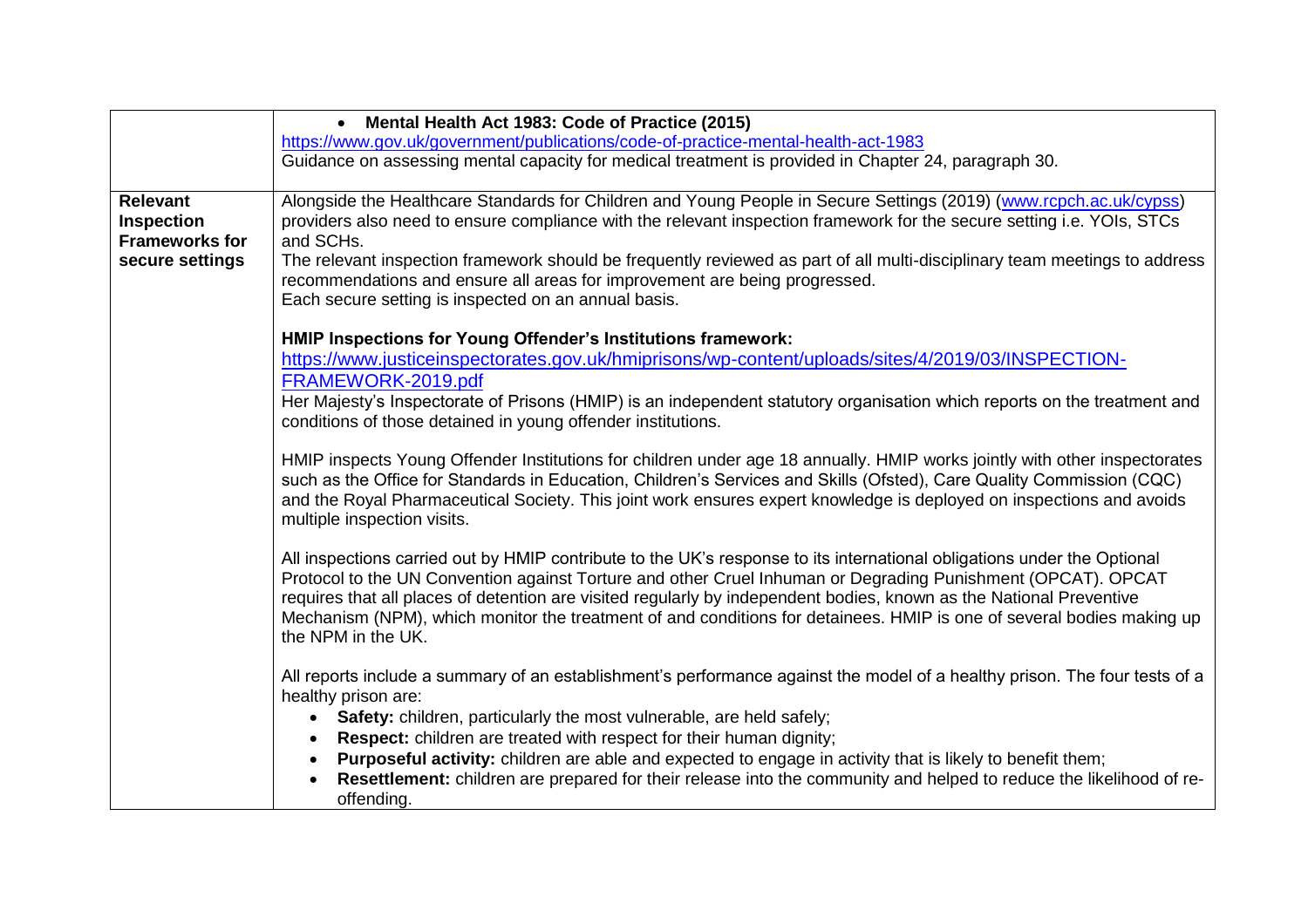| Under each test HMIP makes an assessment of outcomes for children and therefore of the establishment's overall                                                                                                           |
|--------------------------------------------------------------------------------------------------------------------------------------------------------------------------------------------------------------------------|
| performance against the test. In some cases this performance will be affected by matters outside the establishment's                                                                                                     |
| direct control which need to be addressed nationally.                                                                                                                                                                    |
| Further detail of the criteria under each of these tests for Young Offender Institutions for children under 18 can be found                                                                                              |
| online.                                                                                                                                                                                                                  |
| https://www.justiceinspectorates.gov.uk/hmiprisons/wp-content/uploads/sites/4/2018/11/Childrens-Expectations-FINAL-                                                                                                      |
| 261118-2.pdf                                                                                                                                                                                                             |
|                                                                                                                                                                                                                          |
| <b>Joint Inspections of Secure Training Centres</b>                                                                                                                                                                      |
| The framework for inspections of Secure Training Centres (STCs) is available at:                                                                                                                                         |
| http://ofsted.gov.uk/resources/inspections-of-secure-training-centres-framework-for-inspecting                                                                                                                           |
| Please note the STC inspection framework is currently under review. A new framework will be published in April 2019.                                                                                                     |
|                                                                                                                                                                                                                          |
| The inspection of Secure Training Centres is undertaken jointly by Ofsted, HMIP and CQC in consultation with the Youth                                                                                                   |
| Custody Service for England and Wales, and the Ministry of Justice. Each Secure Training Centre in subject to an annual                                                                                                  |
| inspection in accordance with a service level agreement with the Youth Custody Service and Ministry of Justice, acting on                                                                                                |
| behalf of the Secretary of State for Justice.                                                                                                                                                                            |
| The timing of an inspection is influenced by an assessment of:                                                                                                                                                           |
| The outcomes of previous inspections<br>$\bullet$                                                                                                                                                                        |
| • Advice or information provided to the inspectorates by the Secretary of State, the Ministry of Justice and/or the                                                                                                      |
| <b>Youth Custody Service</b>                                                                                                                                                                                             |
| Other relevant information received by Ofsted, HMIP or CQC.                                                                                                                                                              |
|                                                                                                                                                                                                                          |
| Where there are significant concerns about a Secure Training Centre between the annual inspections, an additional<br>inspection may be carried out if requested by the Ministry of Justice and/or Youth Custody Service. |
|                                                                                                                                                                                                                          |
| The inspection framework includes evaluation criteria to describe what "good" looks like in the judgement of overall                                                                                                     |
| effectiveness, taking into account:                                                                                                                                                                                      |
| o Safety of children;                                                                                                                                                                                                    |
| o Promoting positive behaviour;                                                                                                                                                                                          |
| $\circ$ Care of children;                                                                                                                                                                                                |
| Achievement of children;<br>$\circ$                                                                                                                                                                                      |
| Resettlement of children;<br>$\circ$                                                                                                                                                                                     |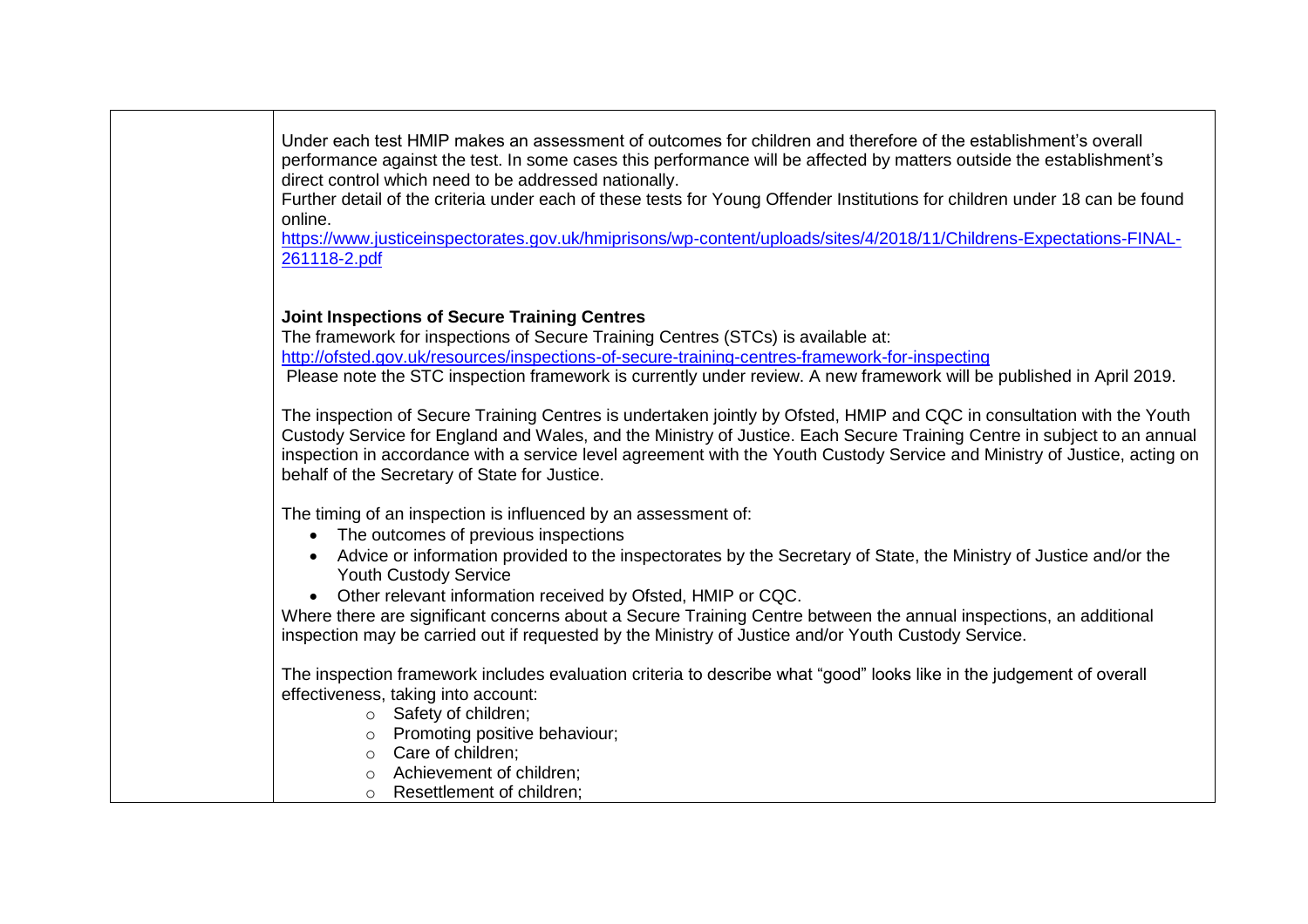o Health of children;

o Effectiveness of leaders and managers.

The experiences and progress of children in all areas of their lives are central to the inspection.

Inspectors use the descriptors of good as the benchmark against which to grade and judge performance.

Inspectors make their judgements on a four-point scale:

- 1. Outstanding
- 2. Good
- 3. Requires improvement
- 4. Inadequate.

#### **Ofsted Inspections of Secure Children's Homes:**

Ofsted uses the Social Care Common Inspection Framework (SCCIF) for the inspections of Secure Children's Homes. [https://www.gov.uk/guidance/social-care-common-inspection-framework-sccif-children-s-homes-including-secure-children](https://www.gov.uk/guidance/social-care-common-inspection-framework-sccif-children-s-homes-including-secure-children-s-homes)[s-homes](https://www.gov.uk/guidance/social-care-common-inspection-framework-sccif-children-s-homes-including-secure-children-s-homes)

For full inspections of secure children's homes, Ofsted will be assisted by an inspector from CQC in Ofsted's evaluation of health services provided for children. For interim inspections of secure children's homes, Ofsted may request the assistance of a CQC inspector if there are health related matters where the inspection would benefit from CQC's input. CQC is responsible for regulating registered healthcare providers.

Inspections under SCCIF make judgements on overall experiences and progress of children, taking into account:

- How well children are helped and protected;
- The effectiveness of leaders and managers;
- Outcomes in education and related learning activities.

Inspectors will use the descriptions of what 'good' looks like as the benchmarks against which to grade and judge performance.

The areas of required evidence and what 'good' looks like are set out in chapter five of the SCCIF.

Inspectors will make their judgements on a four-point scale:

- 1. Outstanding
- 2. Good
- 3. Requires improvement
- 4. Inadequate.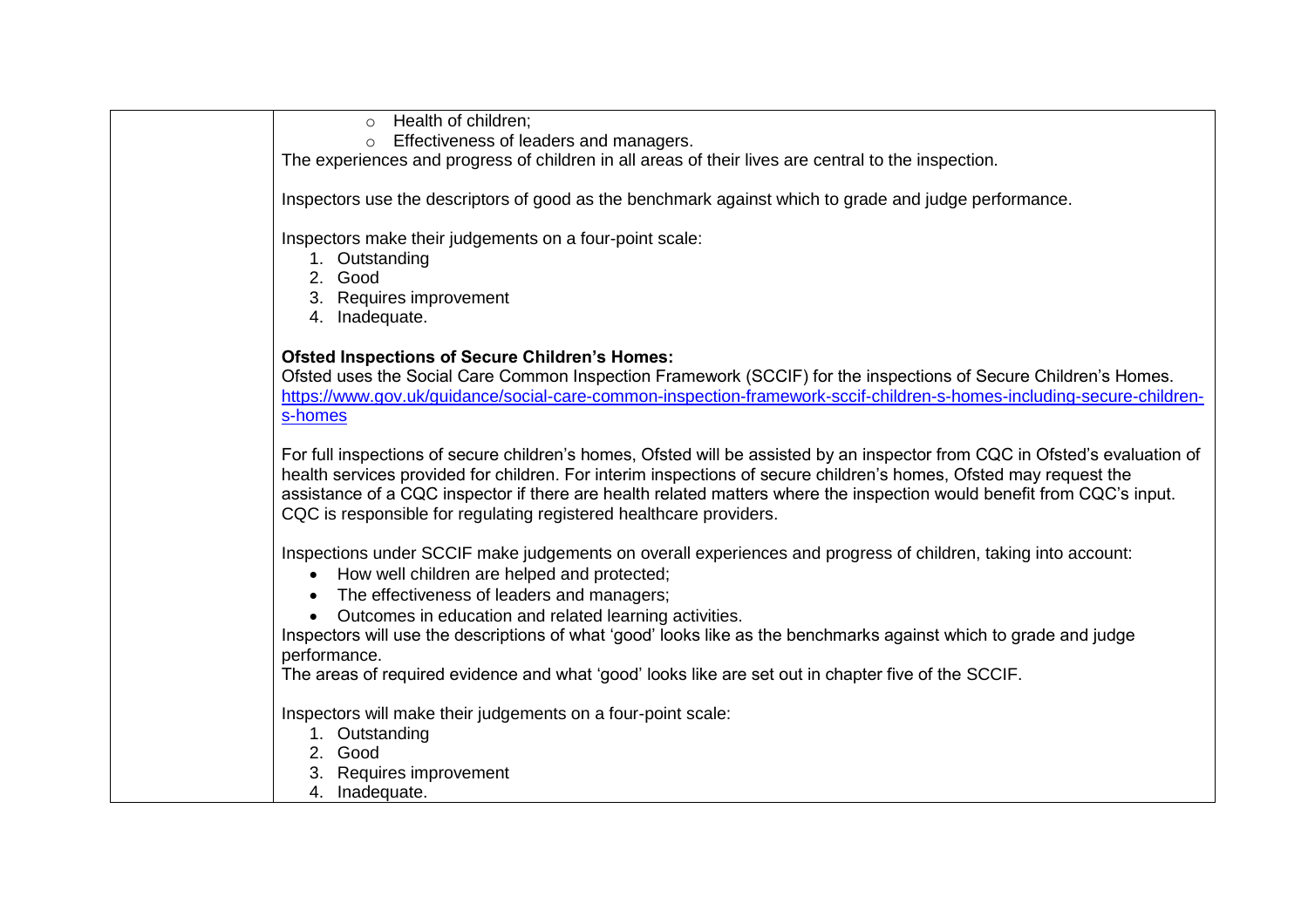|                       | <b>Inspections of Secure Schools</b><br>At the time of creating these specifications the inspection framework for Secure Schools was not yet confirmed.                                     |
|-----------------------|---------------------------------------------------------------------------------------------------------------------------------------------------------------------------------------------|
|                       |                                                                                                                                                                                             |
| <b>References for</b> | The Children and Young People Secure Estate National Partnership Agreement (2018)                                                                                                           |
| commissioners         | https://www.england.nhs.uk/publication/the-children-and-young-people-secure-estate-national-partnership-agreement/                                                                          |
|                       |                                                                                                                                                                                             |
|                       | Healthy children, safer communities (2009)<br>http://webarchive.nationalarchives.gov.uk/20130107105354/http://www.dh.gov.uk/prod_consum_dh/groups/dh_digitalasse                            |
|                       | ts/documents/digitalasset/dh 109772.pdf                                                                                                                                                     |
|                       |                                                                                                                                                                                             |
|                       | Securing excellence in commissioning for offender health (2013)                                                                                                                             |
|                       | http://www.england.nhs.uk/wp-content/uploads/2013/03/offender-commissioning.pdf                                                                                                             |
|                       |                                                                                                                                                                                             |
|                       | The Legal Aid Sentencing and Punishment of Offenders Act 2012 (LASPOA) simplified the previous remand                                                                                       |
|                       | framework. All children now 12-17 are subject to the same remand provisions and all remanded children are treated as                                                                        |
|                       | looked after by the local authority designated by the court when remanded securely. More details can be found here:                                                                         |
|                       | http://www.justice.gov.uk/youth-justice/courts-and-orders/legal-aid-sentencing-and-punishment-of-offenders-act-2012                                                                         |
|                       | The Young Offender Institution Rules 2000                                                                                                                                                   |
|                       | http://www.legislation.gov.uk/uksi/2000/3371/contents/made                                                                                                                                  |
|                       |                                                                                                                                                                                             |
|                       | The Secure Training Centre Rules 1998                                                                                                                                                       |
|                       | http://www.legislation.gov.uk/uksi/1998/472/contents/made                                                                                                                                   |
|                       |                                                                                                                                                                                             |
|                       | The Children's Homes (England) Regulations 2015                                                                                                                                             |
|                       | http://www.legislation.gov.uk/uksi/2015/541/pdfs/uksi 20150541 en.pdf                                                                                                                       |
|                       | Guide to the Children's Homes Regulations including the quality standards<br>https://assets.publishing.service.gov.uk/government/uploads/system/uploads/attachment_data/file/463220/Guide_t |
|                       | o_Children_s_Home_Standards_inc_quality_standards_Version_1.17_FINAL.pdf                                                                                                                    |
|                       |                                                                                                                                                                                             |
|                       | <b>National Standards for Youth Justice Services</b>                                                                                                                                        |
|                       | http://www.justice.gov.uk/downloads/youth-justice/yjb-toolkits/victims/national-standards-youth-justice-services.pdf                                                                        |
|                       |                                                                                                                                                                                             |
|                       | Public health functions to be exercised by NHS England                                                                                                                                      |